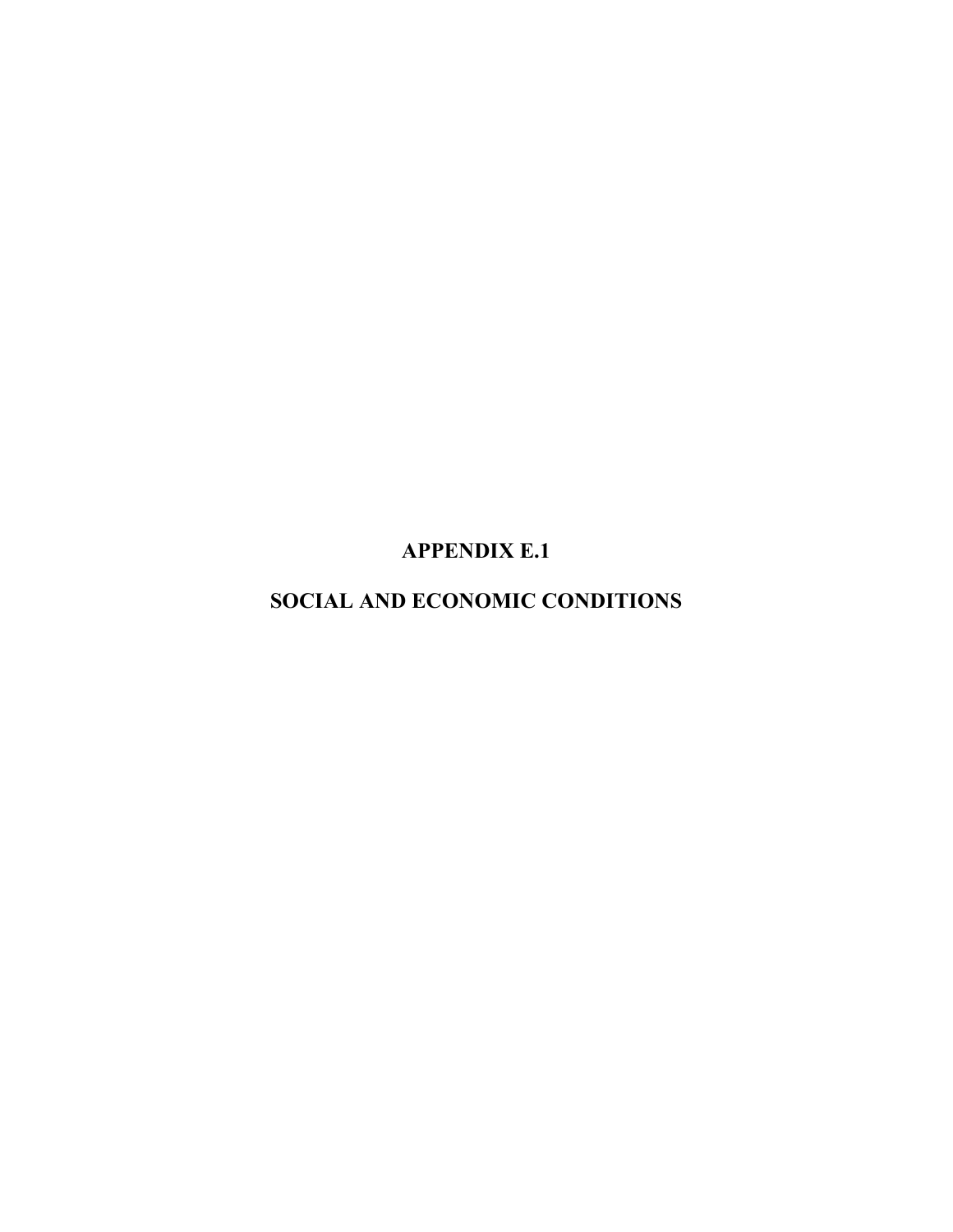# **OVERVIEW**

This appendix supports Chapter 6, "Social and Economic Conditions," of the FEIS, with additional information on the small study areas, on methods of analysis, and on overall zoning and public policy in the entire study area, as follows.

- E.1: Station and Shaft Site Study Areas
- E.2: Maps and Photographs of Station and Shaft Site Study Areas
- E.3: Zoning Background
- E.4: Zoning Maps for Neighborhood Zones
- E.5: Methodologies

# **E.1. STATION AND SHAFT SITE STUDY AREAS**

## **INTRODUCTION**

Section E.1 of the appendix focuses on the existing social and economic conditions in the smaller "station study areas," which comprise those blocks surrounding a proposed construction site that could be most directly affected by construction activities (as well as the specific activities associated with new stations once the project is operational). Station study areas generally extend one avenue east and west of the subway alignment, and one block north and south of the station excavation area except where "superblocks" (combined city blocks) exist, in which case the station study areas may extend an extra block. If a shaft site or staging area is proposed within a station study area, one combined study area is used for both activities. In certain cases, a proposed station is located at the border of two neighborhood zones, with a portion of the station study area falling within each zone. In these instances, the station is analyzed within the northern of the two neighborhood zones where a portion of the station is located and this analysis is referenced in the southern neighborhood zone that also contains a portion of the station area. From north to south, these study areas and their respective six neighborhood zones are:

- *East Harlem*, east of Fifth Avenue between 96th Street and the Harlem River, in Community Board 11. This zone contains four station study areas—125th Street, 116th Street, 106th Street, and 96th Street Stations—and the 129th Street underground storage tracks study area. The proposed shaft site/spoils removal area in the 90s is described as part of the 96th Street Station area.
- *Upper East Side,* east of Fifth Avenue between 96th and 59th Streets, in Community Board 8. This zone contains two station study areas—86th Street, and 72nd Street—and a shaft site study area at 66th Street. The proposed station/shaft site/spoils removal area in the 90s is discussed in the East Harlem neighborhood zone section.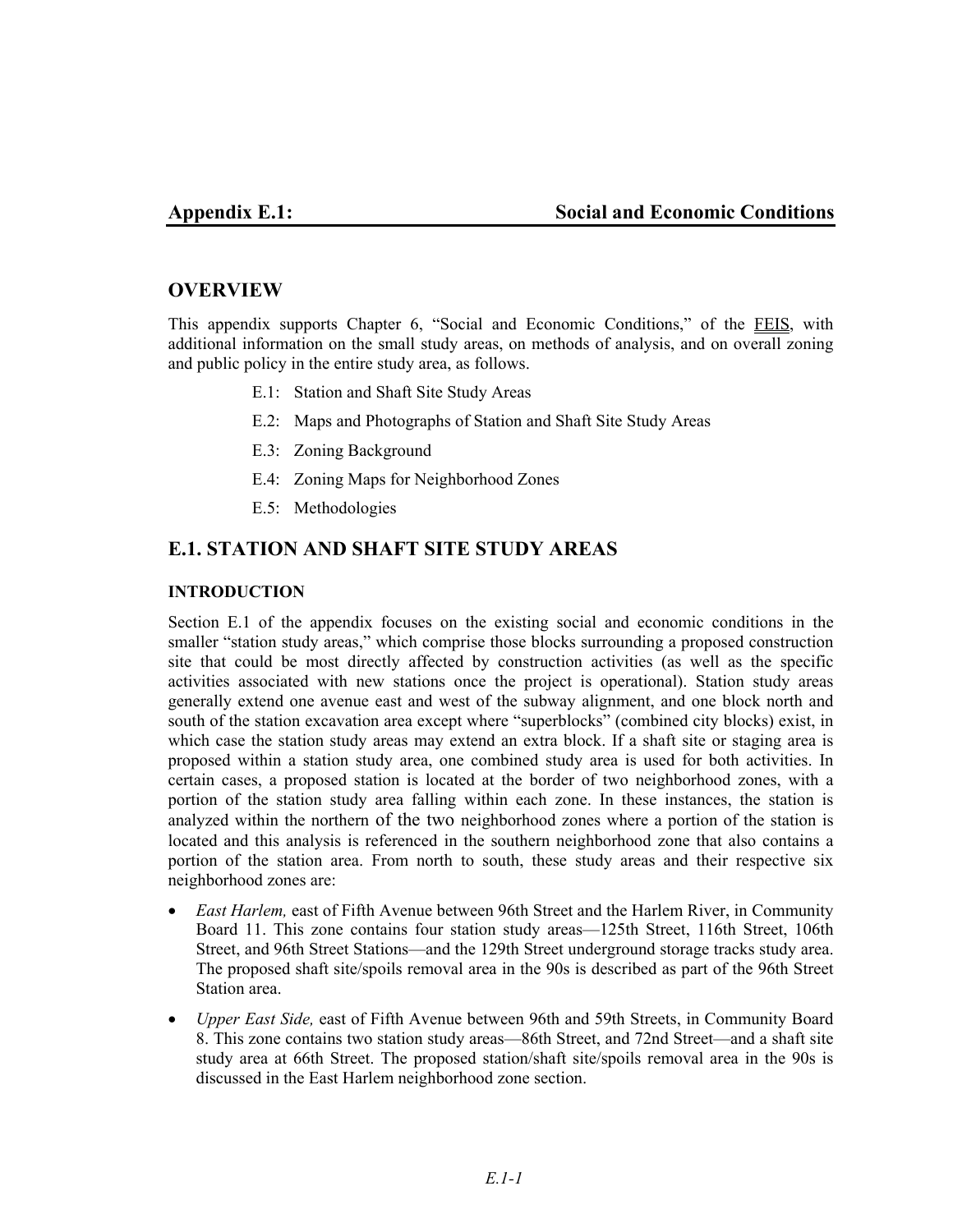#### **Second Avenue Subway FEIS**

- *East Midtown,* east of Fifth Avenue between 59th and 34th Streets, in Community Board 6. This zone contains three station study areas: 55th Street, 42nd Street, and 34th Street.
- *Gramercy Park/Union Square,* east of Fifth Avenue between 34th and 10th Streets, in Community Boards 6 and 3 (south of 14th Street). This zone contains two station study areas: 23rd Street and 14th Street.
- *East Village/Lower East Side/Chinatown,* east of Lafayette Street from 10th Street to roughly the Brooklyn Bridge, which is in Community Board 3. This zone contains the study areas for the Houston and Grand Street Stations and the Chatham Square Station on St. James Place.
- *Lower Manhattan,* south of Murray and Dover Streets, river to river in Community Board 1. This zone contains two station study areas: Seaport (near Fulton Street) and Hanover Square (near Wall Street).

A study area land use map accompanies each description below. Additional maps and photographs of each study area's economic and visual conditions can be found in Appendix E.2, following the descriptive text.

## **EAST HARLEM STATION AND STAGING SITES STUDY AREAS**

## *129TH STREET STORAGE TRACKS STUDY AREA*

The SDEIS analyzed four sites for potential spoils removal near 129th Street. As described in Chapter 3, these sites are no longer under consideration, as spoils removal for tunnel spoils would not occur in the 129th Street vicinity. The site at the Waterfront and 129th Street would not be available for use by the project, as it will be in use as a staging area for several NYCDOT bridge reconstruction projects. A site owned by New York City Transit (NYCT) at 128th Street, which is used for bus storage could be used for staging for underground storage tracks that could potentially be constructed on Second Avenue north of 125th Street. The study area for these potential staging areas and storage tracks is bounded by the Harlem River to the north, 126th Street to the south, First Avenue to the east, and Lexington Avenue to the west. Figure E.1-1 shows the locations of the potential storage tracks.

### *Land Use*

The 129th Street study area is predominantly industrial, with vacant lots, transportation facilities, and entrance and exit ramps to various highways and bridges. The Willis Avenue Bridge serves northbound traffic from First Avenue, while the Third Avenue Bridge serves southbound traffic exiting at 129th Street between Third and Lexington Avenues. The Triborough Bridge has several entrance ramps in the study area, including ramps on the block immediately south of the study area, between 126th and 125th Streets at Second Avenue. Along the waterfront is an abandoned concrete plant and associated barging facility.

In the midst of these industrial uses and roadways are several churches, schools, and parks. The largest of these is Harlem River Drive Park, which is located north of 128th Street between Second and Lexington Avenues, and north of 127th Street between First and Second Avenues. The park is a conglomeration of several smaller open spaces that include ballfields and playgrounds, including the "Crack is Wack" Playground, which features a mural by artist Keith Haring on its handball court.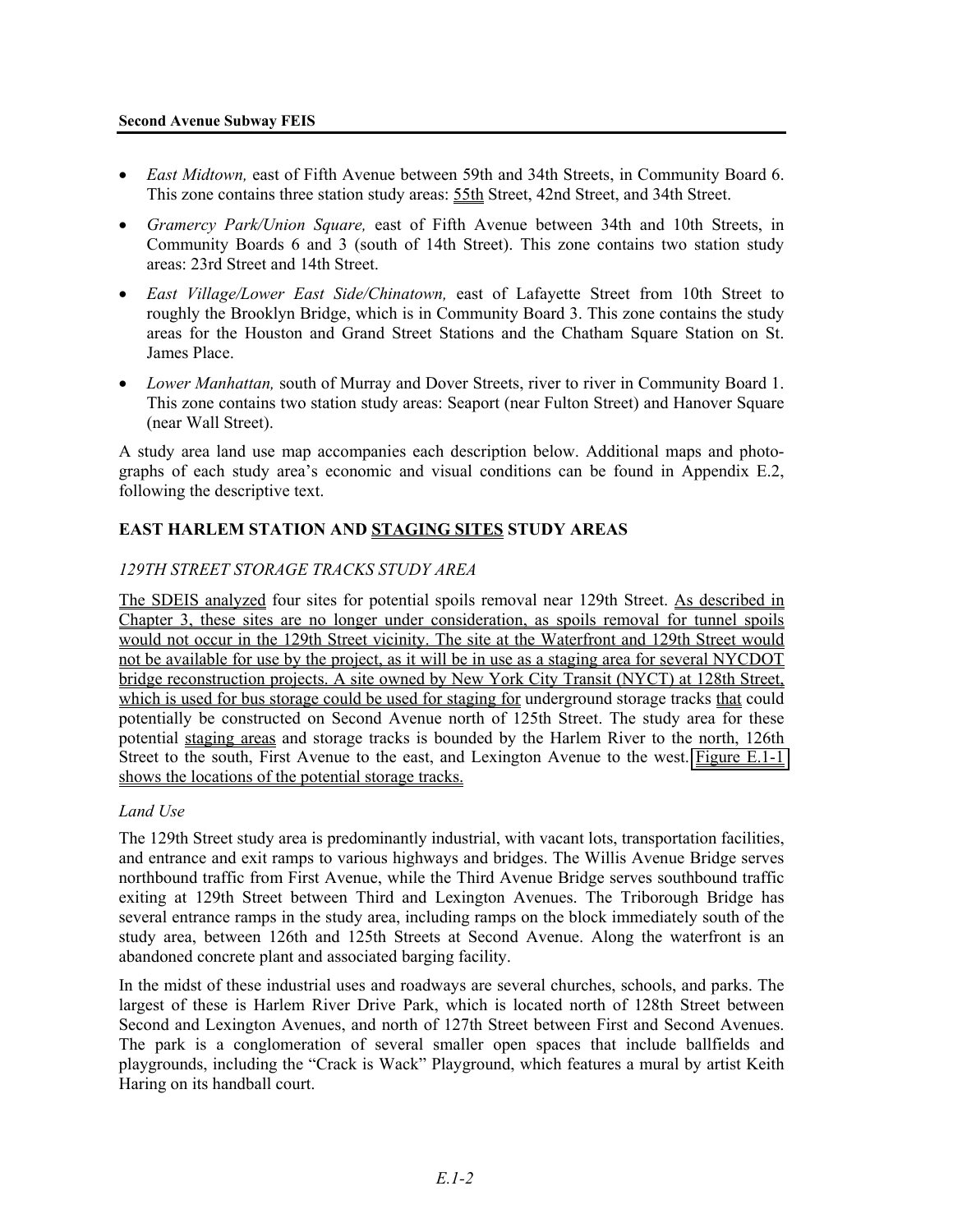Several other parks are also located along Second Avenue in this area. Triborough Plaza, at 125th Street and Second Avenue, is a landscaped space with trees located adjacent to the Triborough Bridge ramps. Wagner Pool, located on the east side of Second Avenue at 124th Street, is an active recreational facility. Wagner Park at 120th Street and Second Avenue contains basketball and handball courts as well as benches and trees.

There are few residential and commercial uses in the study area; a low-rise residential building is located at the northeast corner of 126th Street and Lexington Avenue. Several institutional uses are located here, including three schools along both sides of Lexington Avenue between 127th and 128th Streets and two churches and an associated day care center on both sides of 127th Street at Third Avenue.

## *Economic Conditions*

The potential staging area site, located along Second Avenue at 128th Street, is a NYCT bus facility that includes a two- to three-story building. At Second Avenue between 127th Street and 126th Street, two sites are currently used by NYCT for parking buses. In general, this northeastern portion of the study area contains a mix of industrial businesses, transportation facilities, and auto-related businesses. Unlike the 125th Street corridor, there are few commercial retail storefronts.

### *Visual Features*

The visual character of the 129th Street study area is different from that of the other study areas because there are many fewer buildings. As a consequence, the area has far more open views to the sky than in other portions of the proposed Second Avenue Subway alignment. There are a few, mainly small-scale industrial buildings and a number of surface parking lots and vacant lots. Views east are of the Willis Avenue Bridge approach and the bridge itself. Views north extend across the Harlem River to the Bronx and include the electronic signboard. The Harlem River itself can only be seen from directly adjacent streets; the views from these areas are limited by the heavy vehicular traffic along the Harlem River Drive.

## *125TH STREET STATION/STORAGE TRACKS STUDY AREA*

The L-shaped 125th Street Station study area is bounded by 126th Street to the north, 124th Street (west of Third Avenue) and 120th Street (east of Third Avenue) to the south, First Avenue to the east, and Fifth Avenue to the west (see Figure E.1-2).

### *Land Use*

The 125th Street Station study area is largely a mix of commercial and residential uses, with some light industrial uses as well. 125th Street serves as the neighborhood's main commercial center and is also a retail destination for much of Harlem. Various commercial, office, and retail uses front on 125th Street in the study area, including some larger retail stores. Among the important neighborhood commercial uses are the Pathmark supermarket on the southeast corner of 125th Street and Lexington Avenue and the recently completed Gateway Building on the northwest corner, which contains a major chain drug store and furniture store. The approximately 90,000-square-foot Gotham Plaza retail/commercial center on the north side of 125th Street east of Lexington Avenue opened in 2002.

Along 125th Street, the three- to five-story buildings are typically residential above the storefronts. Much of the residential development along 124th and 126th Streets is multifamily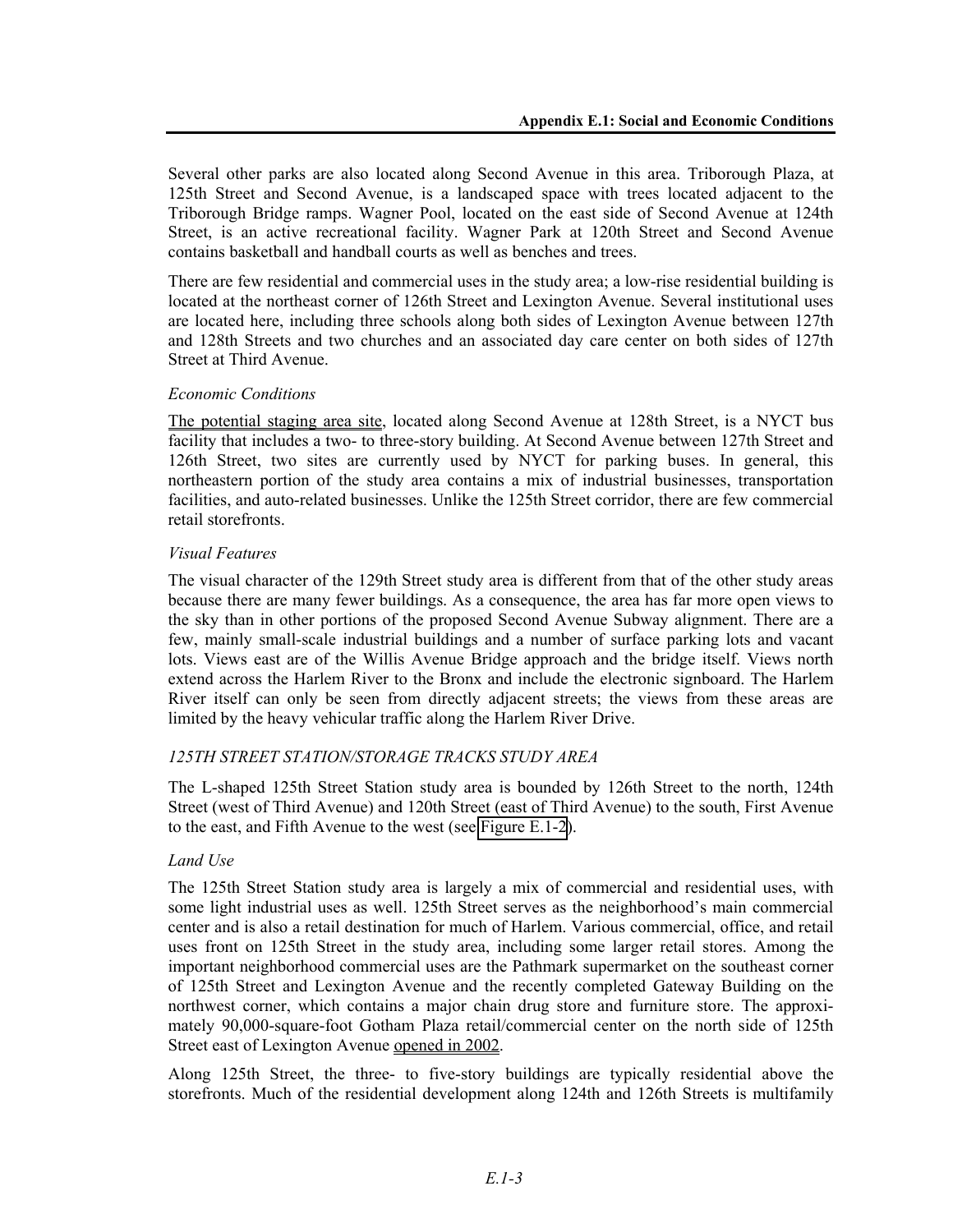attached tenements. The largest concentration of residential uses within the study area is located south of 124th Street, where there is a mix of three- to five-story buildings with ground-floor retail and large superblock housing developments, including the Sen. Robert F. Wagner Sr. Houses, a New York City Housing Authority (NYCHA) project with 22 seven- to 16-story buildings, and Taino Towers, on the block between 122nd and 123rd Streets.

Institutional uses that support residential neighborhoods are located in the surrounding community. Among these are the 125th Street Branch of the New York Public Library (Second to Third Avenue); an ear, nose, and throat family health center sponsored by Lenox Hill and Metropolitan Hospitals; a nursing home and rehabilitation center on 125th Street just east of Park Avenue; Engine Co. No. 36 firehouse (currently closed) located adjacent to the nursing home; and the new home of the Harlem Children's Zone. Several parks also face Second Avenue, including the 2.3-acre Triborough Bridge Park (124th Street to 126th Street); Wagner Pool, east of Second Avenue; and Wagner Houses Recreation Area, on the northeast corner of 120th Street and Second Avenue.

In addition, just outside the study area at its southwest boundary is the 20-acre Marcus Garvey Park. In this area, 125th Street is an important transit hub, with the Lexington Avenue 456 subway station at 125th Street and Lexington Avenue and the 125th Street Station for MTA Metro-North Railroad's Hudson, Harlem, and New Haven Lines at Park Avenue. Bus service along 125th Street extends east and west across Manhattan and to the Bronx, Ward's Island and LaGuardia Airport in Queens. The 125th Street corridor is especially heavily traveled, as this major east-west arterial leads to the Triborough Bridge entrance ramps just east of Second Avenue, and thus traffic conditions in this area are often congested. Vehicles also use 125th Street en route to and from the nearby Willis and Third Avenue Bridges.

### *Economic Conditions*

125th Street is a major crosstown street with large retail businesses as well as small grocery stores serving the needs of the local community. There are a total of 122 storefronts within the study area, of which 36 storefronts, or 30 percent, are businesses that specialize in neighborhood services. Approximately 21 percent of the businesses are shopping goods stores, such as furniture or home furnishings and miscellaneous shopping goods. Convenience goods, mostly food stores, as well as eating and drinking establishments make up 13 percent each. At the time of the survey, the retail vacancy rate was 18 percent with 22 unoccupied storefront businesses.

At present, entrances to the proposed subway are planned at two intersections within the study area. At the intersection of 125th Street and Park Avenue, the southwest corner contains a parking lot that extends along the entire side of Park Avenue to 124th Street. The lot serves the Manhattan Eye, Ear and Throat Hospital, which is located directly south of the parking lot. The northwest corner contains a vacant building that is being rehabilitated with no ground-floor retail space. Twin Donuts occupies the northeast corner, and the southwest corner is occupied by an unnamed deli/restaurant. In the center of the intersection is a commuter rail station operated by Metro-North Railroad. At the intersection of 125th Street and Lexington Avenue, there are several subway entrances for the 456, with a vacant storefront on the northeast corner and a pizzeria on the southeast corner. On the northwest corner, there is a recently constructed office building with a Seaman's Furniture store and Duane Reade pharmacy on the ground floor. A large Pathmark supermarket is at the intersection's southeast corner of Second Avenue. Although the supermarket occupies an entire block, the main access point is on the corner. These retailers are part of a recent trend in the 125th Street corridor towards larger, national retail chains. In general, this area of 125th Street has a significant amount of pedestrian traffic given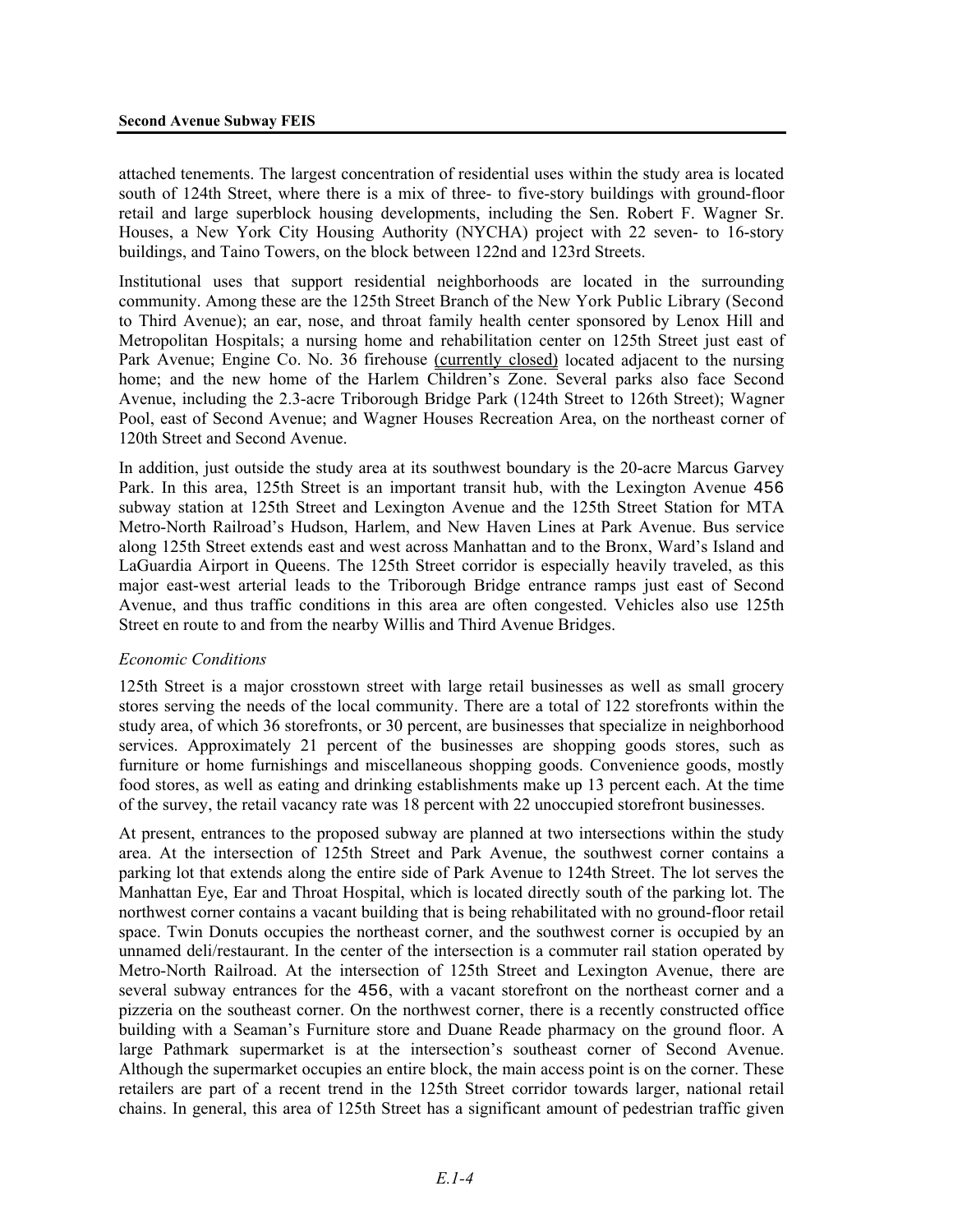the presence of the Metro-North Railroad, the 456 station at Lexington Avenue and 125th Street, and the Pathmark supermarket.

### *Visual Features*

The 125th Street corridor is mainly composed of late-19th and early-20th century, commercial and institutional brick buildings. Most buildings range from one to five stories tall; one exception is the 12-story brown brick commercial building at Park Avenue, which is more than twice as tall as the average building in the study area. Large vinyl signage is attached to the sides of this and other taller buildings along the corridor. Several two- to three-story buildings of modern design are currently under construction on 125th Street. The study area is visually divided on 125th Street by the Park Avenue viaduct; this elevated train structure is embellished with abstract decorative aluminum panels, backlit with neon lights.

The buildings on the west side of Second Avenue are predominantly four- to six-story brick tenements. Four 35-story concrete and glass apartment towers occupy the full block of 123rd to 122nd Streets, Second to Third Avenues; these towers visually dominate the surrounding lowscale buildings. On the east side of Second Avenue between 124th and 120th Streets is a public housing complex with 22 seven- to 16-story red brick buildings, set on superblocks at angles to the street grid. Mature trees surround this complex. There are also a number of vacant lots in the study area, mostly on Second Avenue. In contrast to most of the Second Avenue corridor, there is no strong streetwall in this area because of the housing superblocks that are set back from the street and the gaps created by empty lots.

Because of the overall low-rise scale of this area, there is a general feeling of openness, with substantial views of the sky. Views west along 125th Street—and throughout the East Harlem area south to 97th Street—are of the Park Avenue viaduct. Views east include the viaduct (from Fifth and Madison Avenues) and the steel Harlem River Lift Bridge, part of the Triborough Bridge complex. Trees surround the bridge approach. Views north and south from 125th Street are generally without focus; unless otherwise noted, views north and south along Second Avenue throughout the East Harlem area continue indefinitely with no prominent points of interest, with occasional residential towers punctuating the sky.

Two architecturally significant buildings are located along 125th Street: the Harlem Savings Bank (now the Apple Bank for Savings) on the south side of 125th Street between Park and Lexington Avenues; and the New York Public Library on the south side of 125th Street between Second and Third Avenues. These two elaborately detailed stone buildings depart from the predominant style and materials of the street and are considered visual resources.

## *116TH STREET STATION STUDY AREA*

The 116th Street Station study area is bounded by 120th and 115th Streets and First and Third Avenues (see Figure E.1-3).

### *Land Use*

This study area shows a typical land use pattern of residential use with commercial, industrial, and institutional uses along the main thoroughfares (116th Street and Third, Second, and First Avenues), primarily as ground-floor uses in residential buildings. Second Avenue here is lined with low-rise residential buildings, most with ground-floor retail uses, as well as some vacant lots and small light industrial uses, such as electrical supply stores and contractor storage areas. The commercial development along this avenue as well as along First Avenue and 116th Street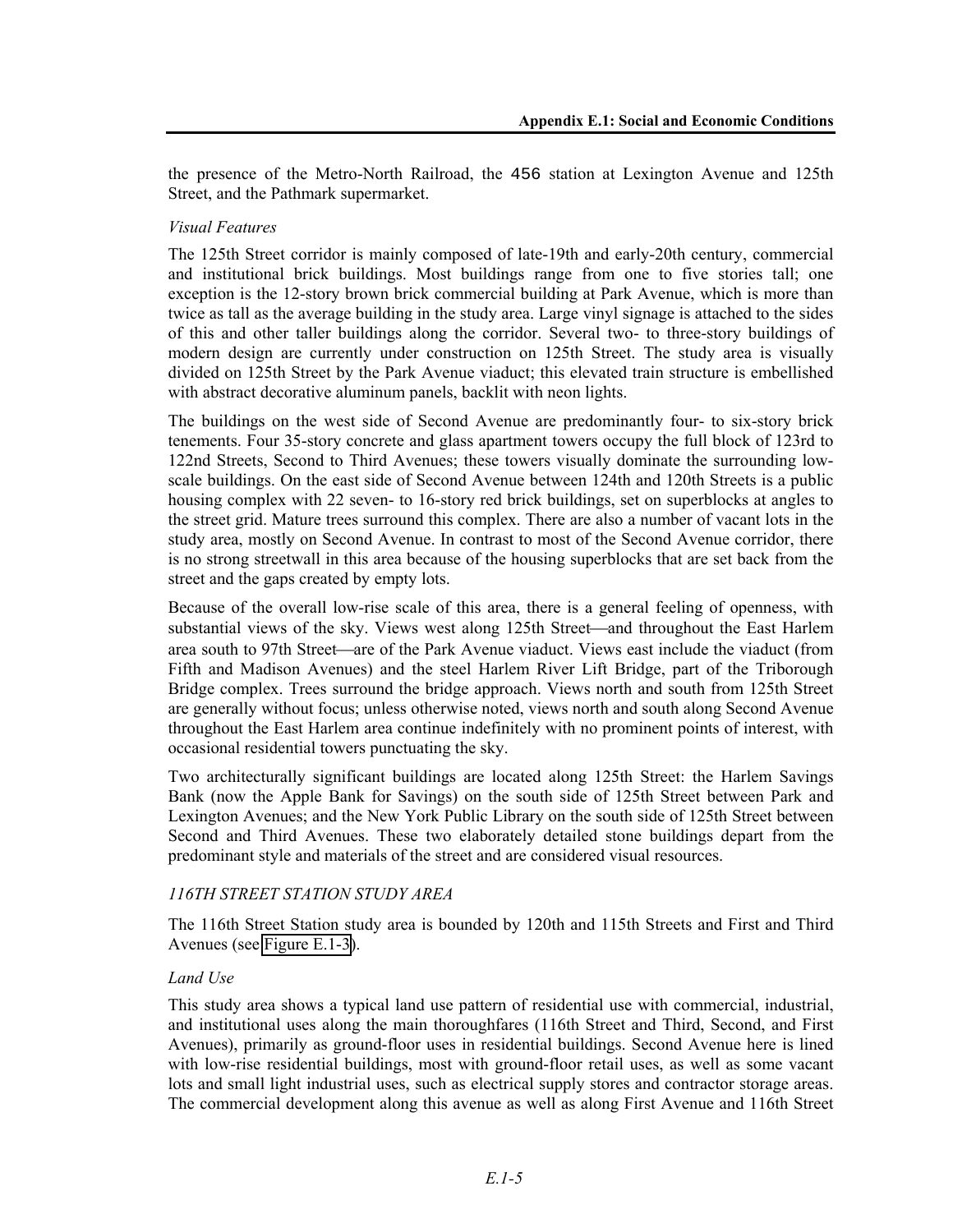is a mix of small retail stores, coffee shops, and service stores, such as dry cleaners and laundromats. Third Avenue contains larger retail stores, fast-food restaurants, and other commercial facilities.

Attached, four- to six-story multifamily row houses predominate in this study area, which contains several six-story apartment buildings as well. Recent residential investment can be seen in newly renovated buildings on Second Avenue between 118th and 119th Streets and a new apartment building on 117th Street between Second and Third Avenues. Several large NYCHA housing developments are located to the south, just beyond the station study area's boundaries.

Several institutional and community facilities are located in the 116th Street Station study area, notably several public schools between First and Second Avenues and a large community facility on 116th Street near Second Avenue, where the LaGuardia Senior Center and a Metropolitan Hospital-sponsored health clinic operate. Also in the study area, formerly vacant lots have been converted to community gardens. From 120th to 110th Streets is a portion of the Second Avenue Subway tunnel that was completed during the 1970s.

This study area contains a number of vacant lots, with the largest concentrations on 119th Street between First and Second Avenues. Buildings in disrepair occupy some lots, while others are vacant or filled with cars.

#### *Economic Conditions*

The study area contains a mix of low-rise tenements and large-scale housing projects with ground-floor retail stores that generally cater to neighborhood residents. Of the 155 storefronts located within the study area, 49 of them (32 percent) are service-related businesses, such as hair and nail salons and dry cleaning establishments. Convenience goods stores make up another 26 percent of the total businesses in the study area. Food stores make up the majority of the convenience goods stores, with grocery stores and delis making up 26 out of 40 businesses. Eating and drinking establishments make up an additional 16 percent of the total businesses while vacant storefronts make up 15 percent. The remainder (11 percent) is predominantly shopping goods stores offering such items as luggage, home furnishings, and clothing.

Based on current planning, the 116th Street Station would have entrances in the vicinity of 118th Street and 116th Street. At the intersection of 118th Street and Second Avenue, the southwest corner is a privately owned open space used by the residential building. Across the street on the southeast corner is a vacant storefront. A two-story community facility is located on the northeast corner, and The Great American Laundromat occupies the northwest corner. At 116th Street, where the other subway entrance would be located, retail activity is high, as 116th Street is a major cross-town street. The southwest corner of 116th Street and Second Avenue contains a vacant retail space that was once a restaurant. Sandy Restaurant is located on the northwest corner of the intersection, and El Barrio Meat Market is on the northeast corner in the ground floor of a four-story residential building. A retail branch of New York National Bank occupies the southeast corner.

#### *Visual Features*

Four- to six-story brick tenement buildings with ground-floor retail, as well as a few small, unornamented brick and concrete commercial buildings, occupy most blocks in the study area. Buildings are generally built to the street line, although several gaps created by empty lots prohibit the creation of a strong streetwall. Some of the buildings have been renovated and are in good condition, such as the row of tenements on the west side of Second Avenue between 119th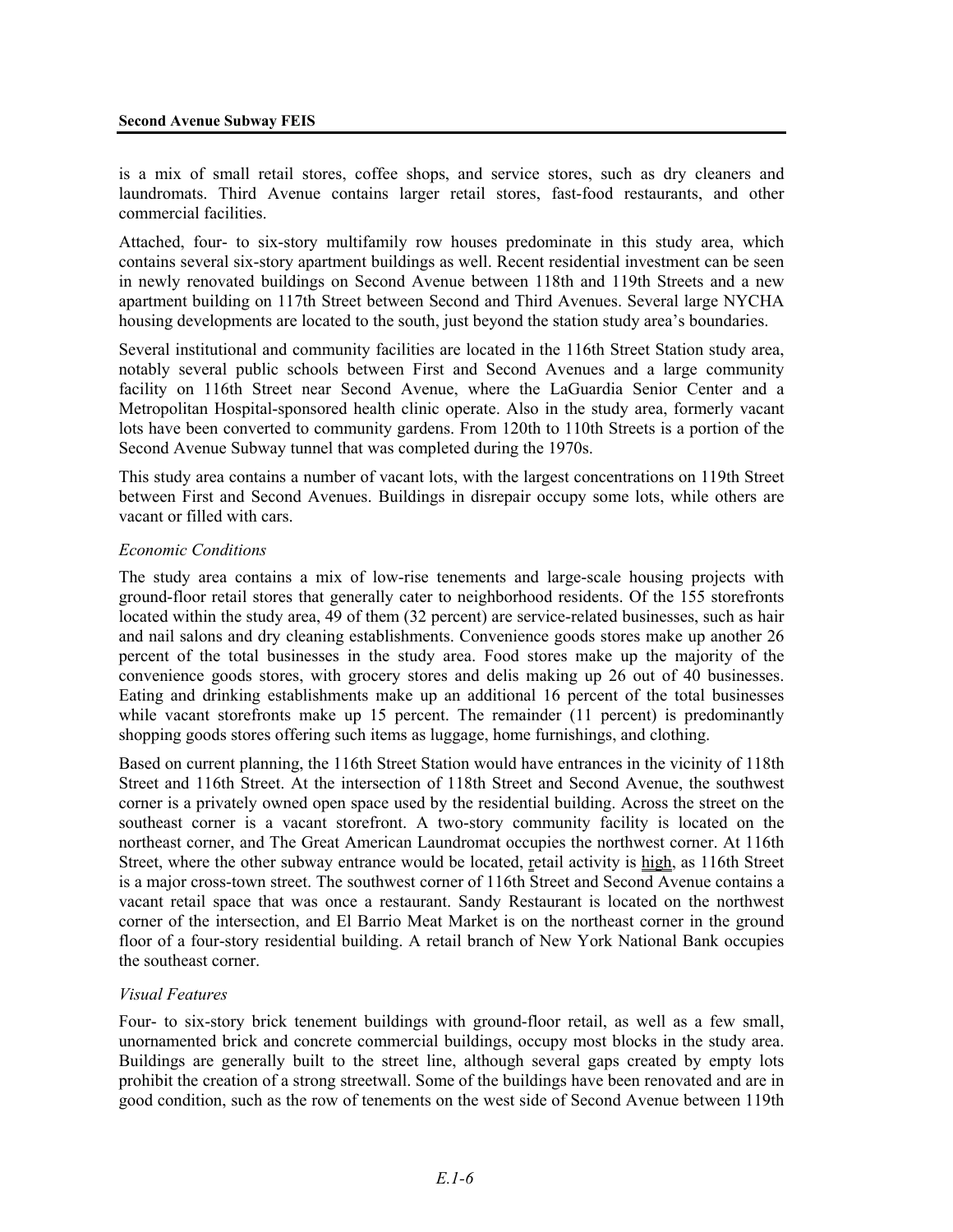and 118th Streets; others are in bad condition, open to the elements, or boarded up. On the south side of the study area is the beginning of the Jefferson Houses complex, a collection of sevenand 14-story, bow-tie-shaped, red brick buildings surrounded by mature trees. Otherwise, there are few street trees along the avenue.

The only focal points in views north are the Taino Towers at 122nd Street and, in the distance in the Bronx, a large-scale electronic signboard. On 117th Street, the copper tower of St. Paul's Church is within the view west. Views to the east are of the elevated FDR Drive, and from 115th Street, the pedimented entrance and tower of the Manhattan Center for Science and Mathematics High School are prominent.

## *106TH STREET STATION STUDY AREA*

The 106th Street Station study area is bounded by 110th Street to the north, 103rd Street (east of Second Avenue) and 104th Street (west of Second Avenue) to the south, and First and Third Avenues to the east and west (see Figure E.1-4).

### *Land Use*

Like the two other East Harlem station study areas, the 106th Street Station study area contains largely residential uses interspersed with institutional, commercial, and light-industrial uses, vacant lots, and open spaces. In this study area, Second Avenue is characterized by large-scale residential developments north of 106th Street (e.g., Franklin Plaza Apartments on superblocks between First and Third Avenue, 116th and 118th/119th Streets) and low-rise residential uses with ground-floor retail north of 109th Street and to the south of 106th Street. Interspersed are a few commercial, institutional, and light industrial uses.

Similar to 125th and 116th Streets, 106th Street is a major crosstown street that is lined with businesses. These include such local commercial uses as delis, bakeries, and neighborhood services. Second and Third Avenues in the study area also have ground-floor businesses; those on Third Avenue include larger chain and retail stores. A large supermarket, school, and Poor Richard's Playground are part of the Franklin Plaza complex.

Most of the area's schools are close to 106th Street, with the exception of Jefferson Park Junior High School, located on the southwest corner of 109th Street and Second Avenue. Other important community facilities include several small religious institutions, the East Harlem Tutorial Program (on Second Avenue and 105th Street), the Settlement Health Center and the New York Junior League Health Education Center, and the Legal Aid Society Community Law Center. There are also several small community gardens on formerly vacant lots. In addition, another portion of completed tunnel is located between 105th and 99th Streets.

### *Economic Conditions*

The 106th Street Station study area's commercial retail space is generally small-scale, with store entrances located close together. Of the 98 storefront businesses in the study area, 30 (almost 31 percent) specialize in neighborhood services, such as hair and nail salons, and dry cleaners. Another 21 businesses (21 percent) offer convenience goods, the majority of which are delis and small grocers. Vacant storefronts, which make up 24 percent of all the businesses in the study area, are found mostly along Second Avenue. Eating and drinking establishments account for 12 percent of the stores, and another 12 percent offer shopping goods, auto-related services, and building materials/hardware.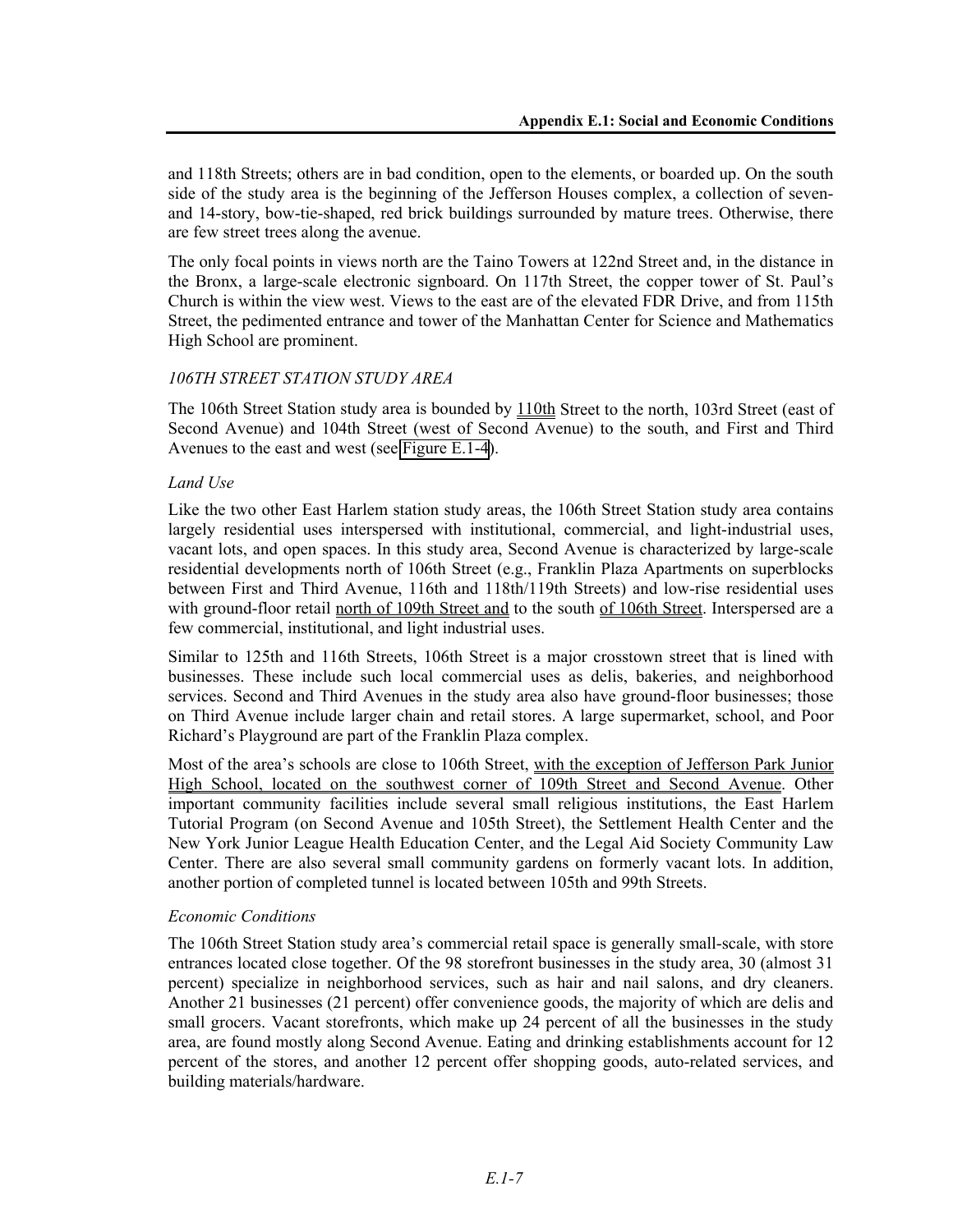The study area contains two locations where pedestrian access to the proposed subway would be provided: on Second Avenue between 108th and 106th Streets, where Franklin Plaza Apartments are located. Figures in E.2 identify the ground-floor businesses on the corners of 106th and Second Avenue, as well as a view looking north at Franklin Plaza Apartments. Residential towers between 106th and 108th Streets are set back from the street and contain no retail or office uses, but there is a one-story retail branch of Chase Bank on the northwest corner of 106th Street and Second Avenue.

## *Visual Features*

This study area is mainly composed of four- and five-story tenements north of 108th and south of 106th Streets and the Benjamin Franklin Houses (also known as Ben Franklin Plaza) between 108th and 106th Streets. Ben Franklin Plaza is a public housing complex constructed of dark red brick and set back slightly from both sides of Second Avenue behind a low fence. The 20-story buildings have staggered massing and circular towers at their tops, and there are open areas for playgrounds and gardens at the center of each complex. The buildings are also surrounded by many mature trees, which soften the appearance of the surrounding large buildings. On the west side of the study area, one-story buildings are located in front of the housing complex at the street line. Just east of Second Avenue on the north side of 108th Street is a decorative, fivestory red brick and terra cotta building (formerly a governmental building, now residential). On the northeast and northwest corners of 106th Street and Second Avenue, the buildings are slightly set back from the street line, creating concrete plazas. The northeast and southeast corners of 105th Street and Second Avenue are occupied by fenced parking lots.

The decorative apartment building on 108th Street, described above, can be seen from immediately surrounding streets. The topography of the area has a slight rise to the north, limiting views in this direction. Views east vary. From 108th Street, views are of a series of 32 story red brick apartment towers on First Avenue. From 106th Street, views are of the Hells Gate Bridge; and from 105th Street, views are of the elevated FDR viaduct.

## *96TH STREET STATION AND SHAFT SITE/STAGING/SPOILS REMOVAL STUDY AREA*

The 96th Street Station and shaft site/staging/spoils removal study area (see Figure E.1-5) is bounded by 99th Street to the north, 90th Street to the south, First Avenue to the east, and Third Avenue to the west. The portion of this study area south of 96th Street extends into the Upper East Side neighborhood zone. As described in Chapter 3, "Description of Construction Methods and Activities," a substantial amount of spoils need to be removed in this area as a result of both the tunnel construction and construction of the 96th Street station. While station entrances and construction activities would be located in both the East Harlem and Upper East Side neighborhoods, for purposes of analysis only, the station and shaft site/staging/spoils removal study area is described as part of the East Harlem neighborhood zone.

### *Land Use*

This combined study area is primarily residential, but also includes retail and institutional uses typical of a residential area, with some industrial uses in the eastern portion of the study area. The stretch of Second Avenue within the study area has large residential, institutional, and open space uses north of 96th Street, and a mix of high-rise apartments and walk-up residences to the south, both with ground-floor retail uses that provide neighborhood services. Major residential complexes are Washington Houses, a NYCHA complex occupying the superblock bounded by 104th and 97th Streets and Second and Third Avenues; the Normandie Court complex, between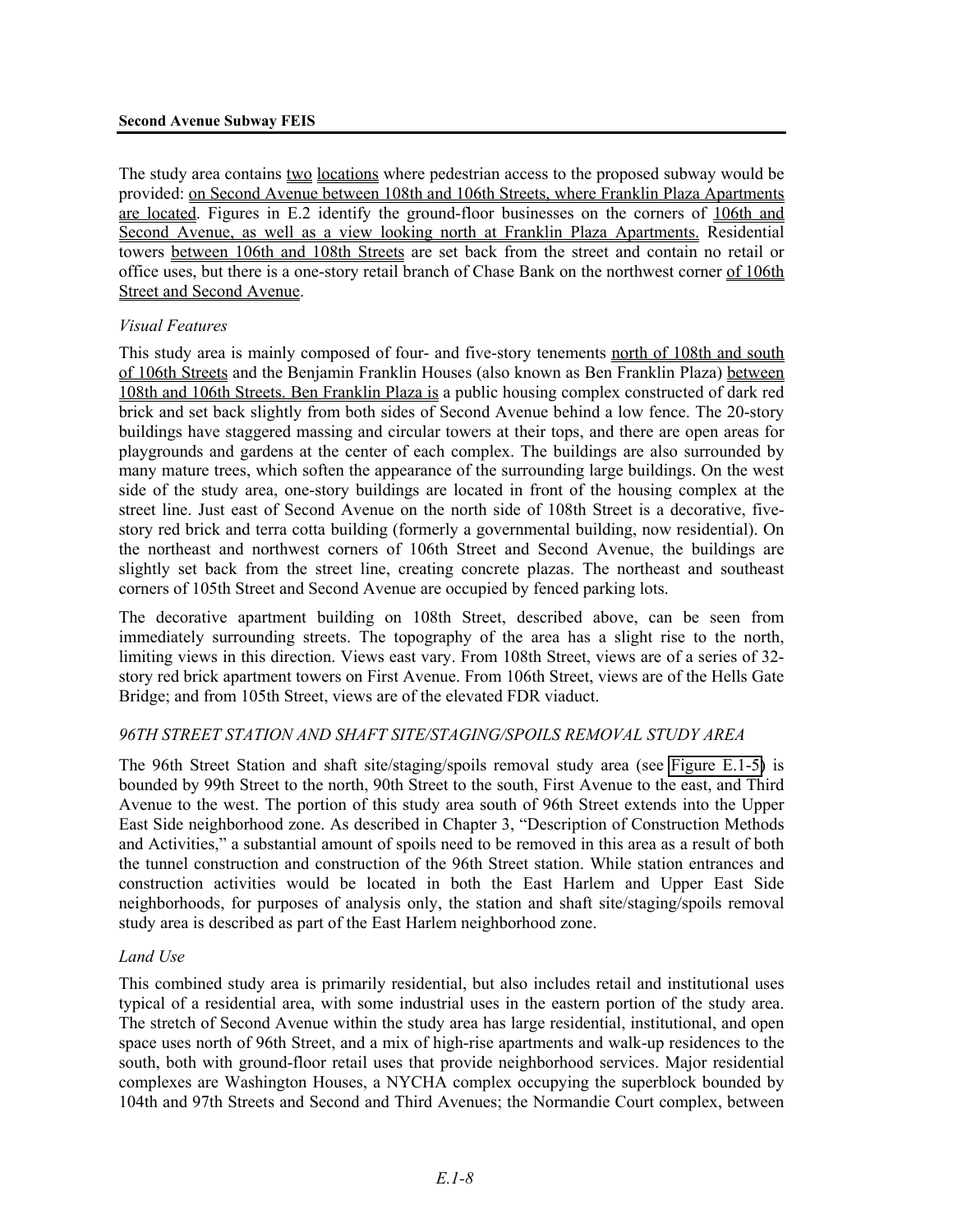96th and 95th Streets between Second and Third Avenues; and the Ruppert Towers complex of several high-rise buildings, between 93rd and 90th Streets on the west side of Second Avenue. While many buildings on the west side of Second Avenue are tall, those on the east side are predominantly smaller, with a concentration of small walk-up residential buildings with groundfloor retail uses and occasional commercial uses. First Avenue and 91st Street has the largest concentration of commercial uses in the area, although some of its larger retail stores are concentrated on 96th Street. The other side streets, however, are more consistently residential.

Several institutional uses are located in the combined study area, with the largest concentration near 96th Street. The Islamic Cultural Center of New York, located between 97th and 96th Streets on Third Avenue, comprises a mosque, meeting place, and school. Another important use is Metropolitan Hospital, located on the superblock between 99th and 97th Streets east of Second Avenue. To the south of the hospital is the School of Cooperative Technical Education on 96th Street between First and Second Avenues. Adjacent to the school is a City park, Playground 96, managed by the city's Department of Parks and Recreation. The eastern portion of the park contains newly renovated ballfields that are actively used as the athletic facilities for the high school. The western portion of the park is a play area for younger children that consists primarily of an open concrete-paved space, with play equipment, some trees, swings, and a park house. As described in detail in Chapter 3, this part of the playground is under consideration for use as a staging area during Second Avenue Subway construction to minimize impacts to the surrounding neighborhood.

Across 96th Street from the high school is another public high school, the Young Adult Learning Academy, which occupies a throughblock site between 96th and 95th Streets near First Avenue. Two other schools are located on the northwest corner of 91st Street and First Avenue. At the south end of the Ruppert Towers complex, Ruppert Park is located between 90th and 91st Streets. Alongside the park, 91st Street is closed to traffic, creating a pedestrian extension to the park.

### *Economic Conditions*

The 96th Street Station and shaft site study area is predominantly made up of large and mediumscale residential buildings, with a wide variety of ground-floor retail stores ranging from small neighborhood groceries to larger national retail chains. Much of the local retail activity is concentrated on Second Avenue and along 96th Street, a major cross-town thoroughfare. Out of a total of 129 storefronts, 51 (40 percent) are businesses that specialize in neighborhood services, such as dry cleaners, home improvement services, and medical offices. Approximately 19 percent (24 businesses) are convenience goods stores, while another 18 percent (23 businesses) are eating and drinking establishments. Vacant storefronts make up 9 percent of the total storefronts in the study area, as do stores offering shopping goods. The remaining 5 percent includes businesses offering auto-related services and building materials/hardware. Metropolitan Hospital, a major employer, is located between 99th and 97th Streets east of Second Avenue. A lumberyard is also located in the study area on the southwest corner of 97th Street and Second Avenue. Most other employment centers are located south of 97th Street.

Based on current planning, the 96th Street Station would have subway entrances near 96th Street and at 94th Street. At 96th Street on the southwest corner is a large high-rise residential complex (Normandie Court) set back from the sidewalk with a Rite-Aid Pharmacy on the ground floor. The northwest corner of the intersection is occupied by Designs of the Century (a furniture store) and Optimo Deli is located on the southeast corner of this intersection. Because this station may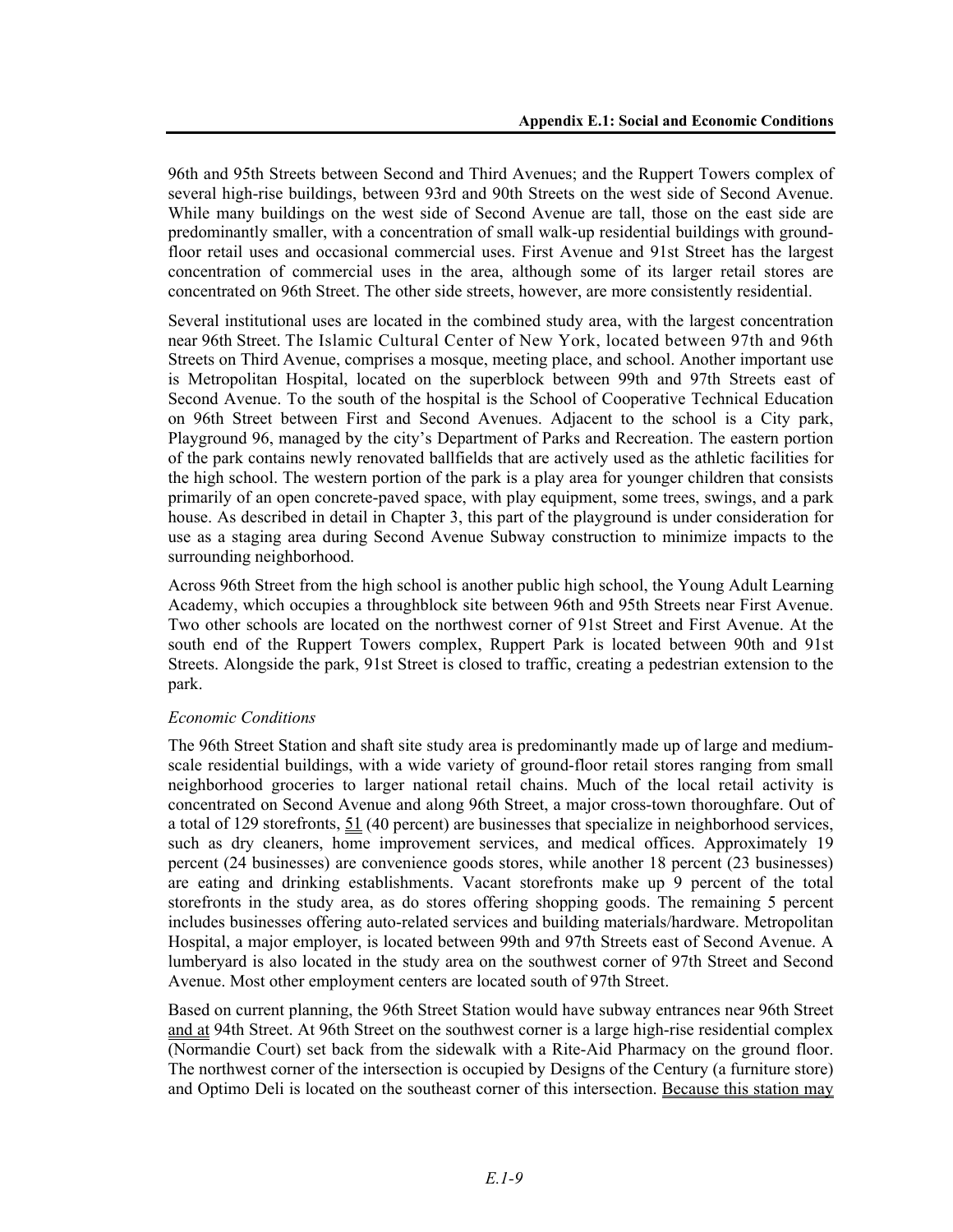### be located between 96th and 95th Streets, specific businesses to be affected are discussed in Chapter 8, "Displacement and Relocation."

At 94th Street, where the second subway entrance would be located, the southwest corner is occupied by a large multi-story residential building with Y.C.S. (a hardware store) on the ground floor. A similar high-rise residential building is located on the northeast corner, also containing a dry cleaning and tailoring business (Personal Touch Valet). The northwest and southeast corners are both occupied by four-story residential buildings with restaurants located on the ground floor (Ziggie's Café and Nick's Restaurant, respectively).

Between 93rd and 92nd Streets, Second Avenue is lined by many small businesses that serve the neighborhood's large residential population, with the exception of a large Key Food supermarket on the northwest corner of 92nd Street and Second Avenue. The smaller businesses include nail salons, delicatessens, small grocers, and a fitness club.

### *Visual Features*

Because of their proximity to each other, the study areas for the 96th Street Station and the 96th Street and 92nd Street shaft sites/spoils removal areas are combined, and extend partly into the midblocks on both sides of Second Avenue between just north of 99th Street to 91st Street. As described above, the northern portion of this area is considered East Harlem. This area is filled with 32- to 48-story modern, large-scale apartment complexes, some of which occupy entire blockfronts, interspersed with five-story brick tenement buildings. The apartment buildings' materials are a combination of brick, glass, metal, and concrete. The unornamented seven- to 15 story white-brick buildings of Metropolitan Hospital occupy the east side of 99th to 97th Streets; the west side is occupied by the southern end of the George Washington Houses, a red brick public housing complex set at an angle to the street. The east side of Second Avenue from 97th to 96th Streets is occupied by Playground 96, a fenced area with a hard play surface, trees, a small brick building with rest rooms facing Second Avenue, and a grassy playing field in the midblock toward First Avenue. There are a large number of street trees in and around the George Washington Houses.

Two large-scale apartment complexes occupy the full blockfronts between 96th and 95th Streets and 94th to 93rd Streets on the west side of Second Avenue. The first is set back from the street, surrounded by trees and planters; the second (Astor Terrace) is built to the street line at the ground-floor level, surrounding a central green space. On the east side of Second Avenue between 96th and 95th Streets is an apartment tower, currently under construction, that is set back from the street line behind a concrete plaza. Well-preserved rows of tenements are located just west of Second Avenue on the north side of 96th Street, on the west side of Second Avenue between 95th and 94th Streets, and on the east side of Second Avenue between 92nd and 91st Streets. These buildings can only be seen from directly adjacent streets. On the west side of Second Avenue between 92nd and 90th Streets is Ruppert Towers, a large complex of dark red brick apartment towers.

Views east are of the FDR, both at-grade and on a viaduct; from 96th Street, the Shore Towers in Astoria, Queens, can be seen in the distance.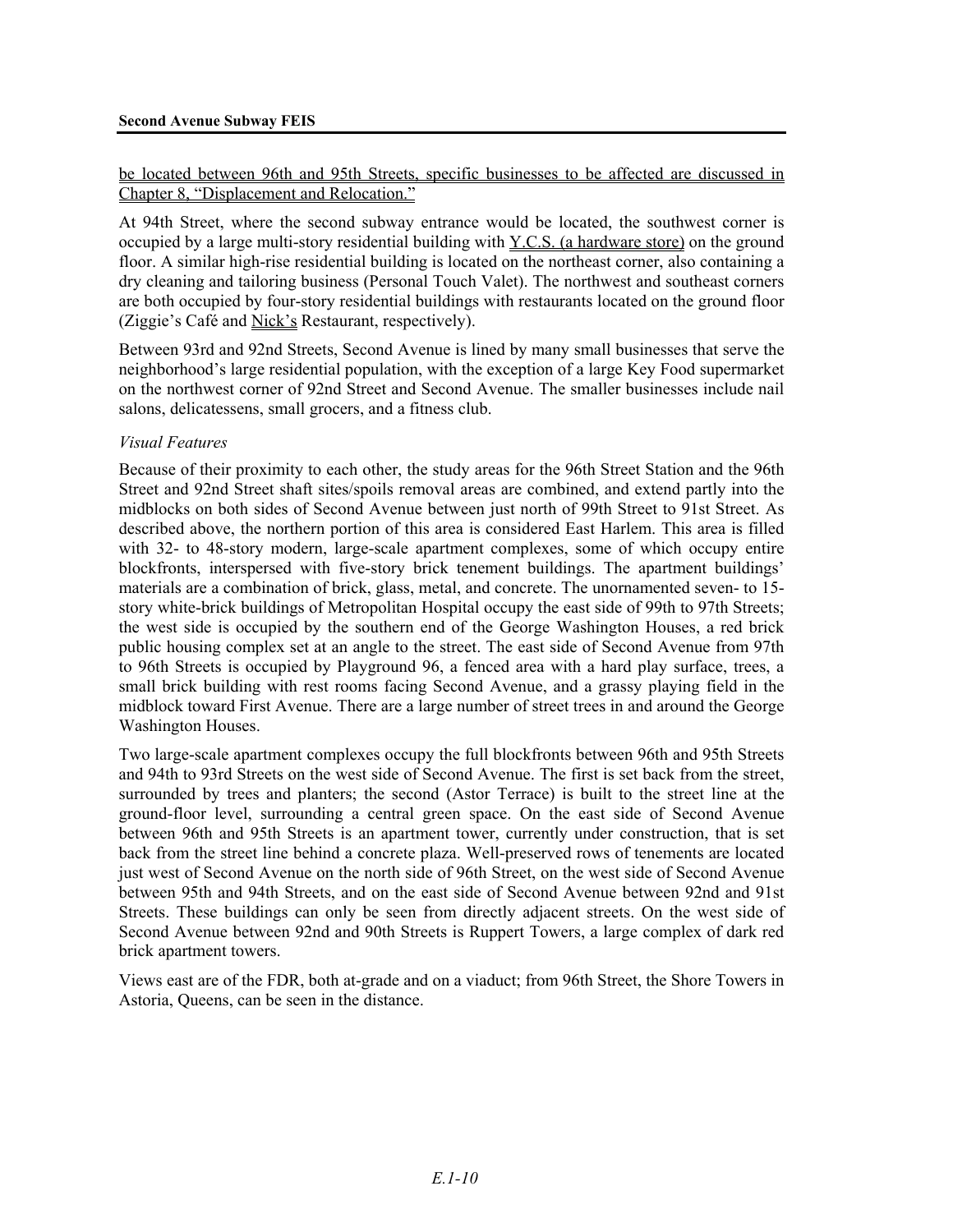### **UPPER EAST SIDE STATION AND SHAFT SITE STUDY AREAS**

## *86TH STREET STATION STUDY AREA*

This study area is bounded by 88th Street to the north, 81st Street to the south, First Avenue to the east, and Third Avenue to the west (see Figure E.1-6).

### *Land Use*

Second Avenue in this station study area is lined with walk-up five- and six-story residential buildings, although the study area also includes some larger residential buildings, particularly on both sides of the avenue north of 86th Street. Ground-floor retail uses are located along the avenues and some side streets. Retail space in the older tenement buildings provides primarily neighborhood services, such as dry cleaning or small cafes. Along Second Avenue, many of the storefronts are occupied by restaurants. East 86th Street between Second and Third Avenues has long been part of a major neighborhood "Main Street." Its larger chain retail stores attract customers from outside the immediate area. Between First and Second Avenues on 86th Street, retail stores cater more to local residents. Institutional uses in the study area include P. S. 290 on 82nd Street and the Lutheran Home for Women on 82nd Street. A post office is located on 85th Street. There are several religious institutions in the study area as well.

### *Economic Conditions*

Eighty-sixth Street is a busy crosstown street that includes large national retailers to the west of Second Avenue and neighborhood-oriented stores to the east that serve the area's dense residential population. Among the national retail chains are Barnes & Noble, Circuit City, P.C. Richard's, Gateway computer, and Banana Republic. Restaurants, cafes, and other food establishments dominate Second Avenue in this area. Accordingly, almost 34 percent of the businesses found within the study area are eating and drinking establishments, followed by convenience goods stores (22 percent), ranging from delis/grocery stores to cigar stores and stands. Neighborhood services, such as cleaners/tailors and hair shops, make up 21 percent of the businesses within the study area. Shopping goods stores, including the national chains noted above, represent another 18 percent of the area's storefronts. Less then 4 percent of the storefronts in the study area are vacant and the remaining 1 percent includes auto-related services and building material/hardware stores.

Station entrances would be located in the vicinity of 86th and 83rd Streets. At 86th Street, a retail branch of Chase Bank is located on the ground floor of a high-rise residential building at the northwest corner. Across from the bank on the northeast corner is a high-rise residential building with a Food Emporium supermarket on the ground floor, while on the south side of the intersection, the corners contain smaller residential buildings (three to five stories tall) with two small restaurants on the ground floors (Piazza Pizzeria to the west and The Coffee Shop to the east).

At 83rd Street, the largest building, located on the northeast corner, houses Tony's Di Napoli, a large family-style restaurant. The remaining corners contain three- to five-story apartment buildings with retail on the ground floor, as follows: Penang Restaurant on the southeast corner; Megan Scott hair salon on the southwest corner; and Gothic Cabinet Craft (a furniture store) on the northwest corner. See Chapter 8, "Displacement and Relocation," for more information regarding the specific location of this proposed entrance.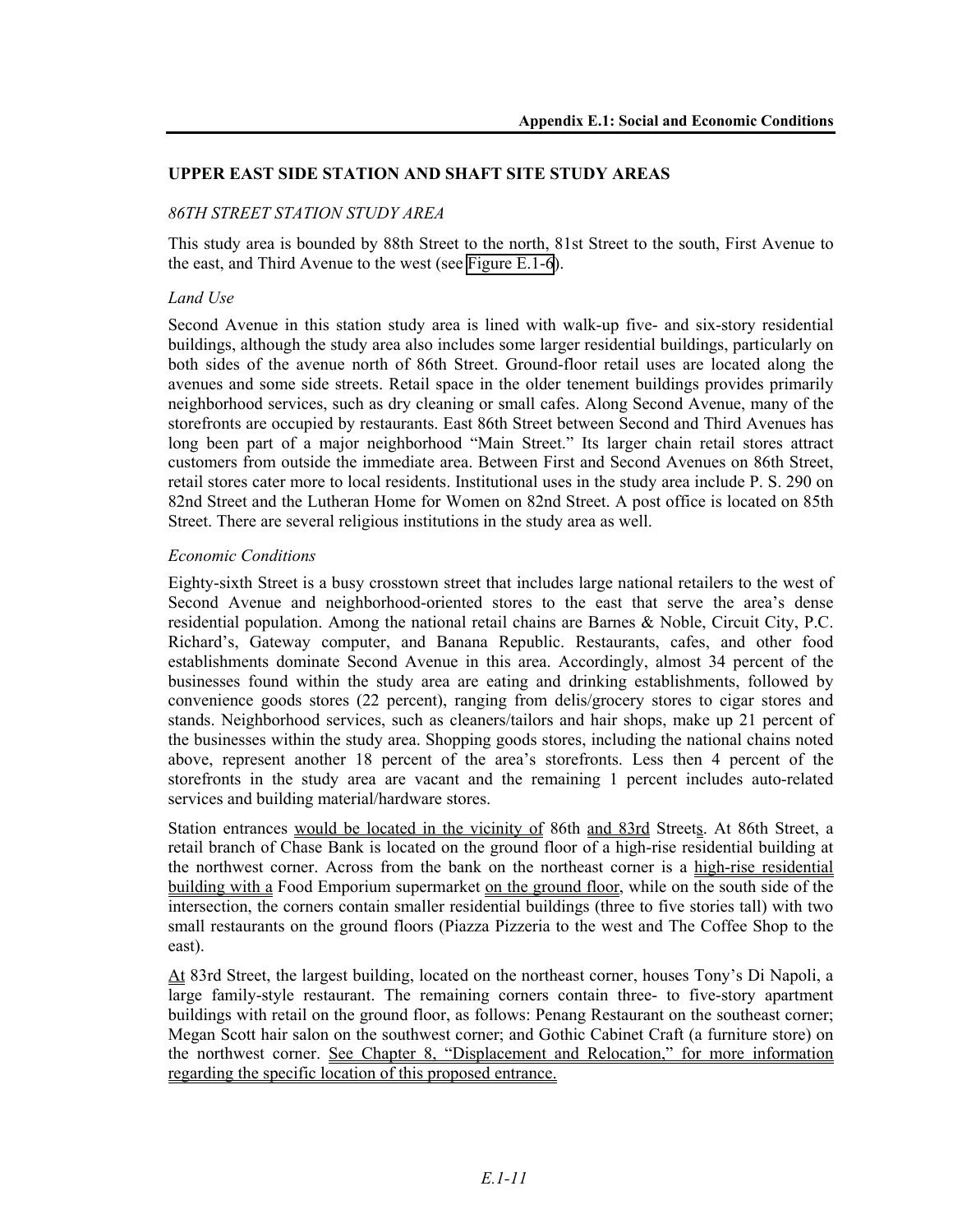#### *Visual Features*

The visual character of the 86th Street Station study area is substantially similar to that of the 96th Street Station study area. Both sides of Second Avenue between 87th and 86th Streets are filled with full-blockfront, brick apartment buildings; one is built to the street line; the other sets back above the first story. Well-preserved rows of tenements occupy the west side of Second Avenue between 84th and 83rd Streets and both sides of Second Avenue between 83rd and 82nd Streets. A two-story mid-19th century row house on the south side of 82nd Street, just east of Second Avenue, is unassuming but unique among the buildings types in the area. There is a slight downward slope toward First Avenue within the study area. Views east are generally of extensive tree canopies on the side streets, although an apartment tower on York Avenue can be seen in the view east from 84th Street. A portion of the Metropolitan Museum of Art can be seen above the slope of the street in the distance in views west from 83rd Street.

### *72ND STREET STATION STUDY AREA*

The 72nd Street Station study area is bounded by 74th and 67th Streets, First and Third Avenues (see Figure E.1-7).

#### *Land Use*

In this area, First and Second Avenues contain a mix of tenements and larger apartment buildings. Third Avenue has a larger concentration of high-rise apartment complexes compared with Second and First Avenues. Large buildings occupy the blocks along 68th and 69th Streets between Second and Third Avenues. Along 72nd Street, a major crosstown street, there is a mix of mid- and high-rise apartment buildings. On the midblocks of the narrower streets, four- and five-story residential tenements are interspersed with larger luxury apartment complexes.

Institutional uses include Lenox Hill Neighborhood House on 70th Street, and a new Memorial Sloan-Kettering Cancer Center Genitourinary Facility on 68th Street between First and Second Avenues, and a number of religious institutions and schools. Commercial uses in the 72nd Street Station study area are located predominantly in the ground floors of residential buildings. Ground-floor uses are more highly concentrated along Third and Second Avenues than along First Avenue. While uses on Second Avenue include a cluster of restaurants, a supermarket, and a large drug store, the retail shops and movie theaters on Third Avenue attract a clientele from a wider area. Except for 72nd Street, the retail space in some of the older tenement buildings on the side streets is for neighborhood services, such as dry cleaners and nail and hair salons. Retail uses along 72nd Street range from neighborhood services to antique furniture stores. On 67th Street, a strip of commercial buildings contains Fox Television and other uses.

### *Economic Conditions*

The 72nd Street economic conditions study area extends along Second Avenue from 73rd Street to 68th Street, as well as 72nd and 69th Streets between Third and First Avenues. Residential buildings (both high-rise towers and tenements) and small retail establishments primarily characterize the area, with much of the retail uses serving the needs of the immediate neighborhood. Out of 94 storefronts, 32 (or approximately 34 percent) of the businesses are neighborhood service establishments, such as cleaners/tailors and hair and nail salons. There are 22 eating and drinking establishments within the study area, making up 23 percent of all the businesses. An additional 21 storefronts, representing 22 percent of all businesses, are convenience goods stores, such as delis and drug stores. Shopping goods stores, such as miscellaneous shopping goods, furniture, and apparel, make up 17 percent of the study area's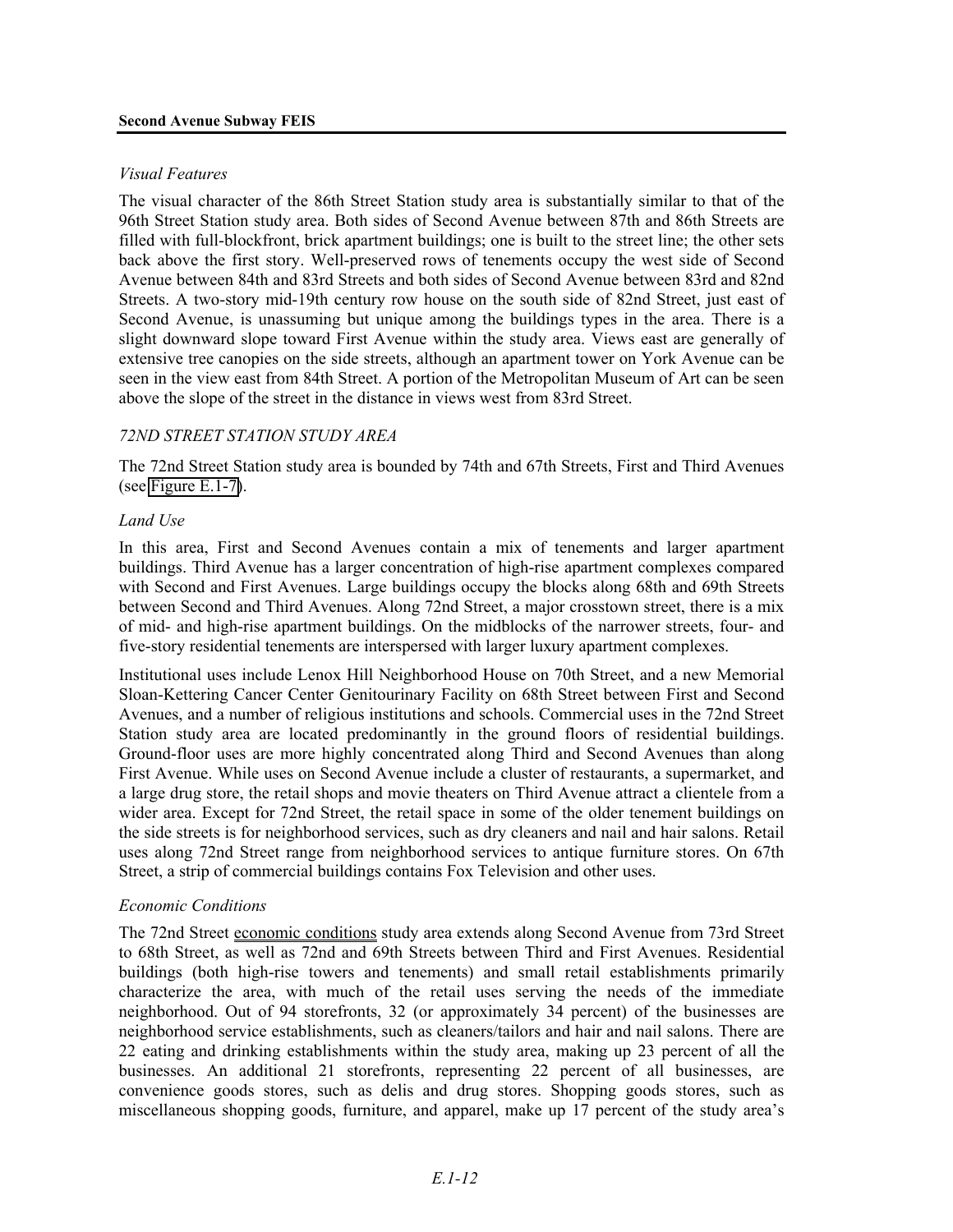businesses, while the remainder (3 percent) includes stores offering building materials and hardware. No vacant storefronts were observed in the 72nd Street study area.

Subway entrances are contemplated in the vicinity of 72nd Street and 69th Street. At 72nd Street, the northwest corner is occupied by Falk Surgical, a medical supply store that fronts on 72nd Street. Liberty Travel agency and Philip Roman optician occupy the southwest and southeast corners, respectively, and their entrances face Second Avenue. A CVS pharmacy, extending halfway down the block, is located on the northeast corner.

At 69th Street, the four businesses include; Hold Everything, a national home furnishings retailer, on the southwest corner; Fine Wine & Spirits on the northwest corner; Patsy's Pizzeria on the northeast corner; and Apple Tree Market on the southeast corner.

### *Visual Features*

The 72nd Street Station study area is similarly filled with rows of tenement buildings interspersed with older, mid-, and large-scale apartment complexes, some of which occupy entire blockfronts. Most of the buildings in the area are constructed of brick and are built to the street line. Full-blockfront apartment buildings line the east side of Second Avenue between 71st Street and 70th Streets and the west side of Second Avenue between 69th and 68th Streets. The latter is set back from the street line above the ground-floor level, which is designed as a twostory glass-front pavilion; it also has a 32-story tower behind the 19-story section that faces Second Avenue. Well-preserved lines of row houses on the north side of 71st Street west of Second Avenue can be seen from directly adjacent streets and on the south side of 69th Street east of Second Avenue. Views east from 70th Street and 69th Street are to the New York Hospital-Cornell Medical Center complex.

### *66TH STREET SHAFT SITE STUDY AREA*

As described in Chapter 4, a shaft site for excavating the tunnel connections to the 63rd Street Line and removing spoils from this section of tunnel could be located at 66th Street at Second Avenue. The study area for this site, referred to in this analysis as the "66th Street shaft site," is bounded by 67th Street to the north, 62nd Street to the south, and First and Third Avenues (see Figure E.1-8).

### *Land Use*

Although also largely residential, this study area has more non-residential uses than many of the other study areas on the Upper East Side. Mid- and high-rise buildings are situated among walkup tenements and row houses on the avenues and side streets, with retail uses in the ground floors of many of these residential buildings. The retail uses are typically neighborhood-oriented shops, except the Decorators Center, an office building with design-related businesses on 62nd Street east of Second Avenue, and the Beekman Theater, on Second Avenue between 65th and 66th Streets. Farther east are several car rental companies and parking garages, as well as a Con Edison substation on 64th Street between First and Second Avenues. Many of the commercial, industrial, and institutional uses are located near the Queensboro Bridge ramp.

The several large institutional uses in the study area include the New York Blood Center (on 67th Street), a branch of the New York Public Library, and the Manhattan Eye, Ear and Throat Hospital. Memorial Sloan-Kettering Cancer Center is also partially within the study area, at 65th Street and Second Avenue.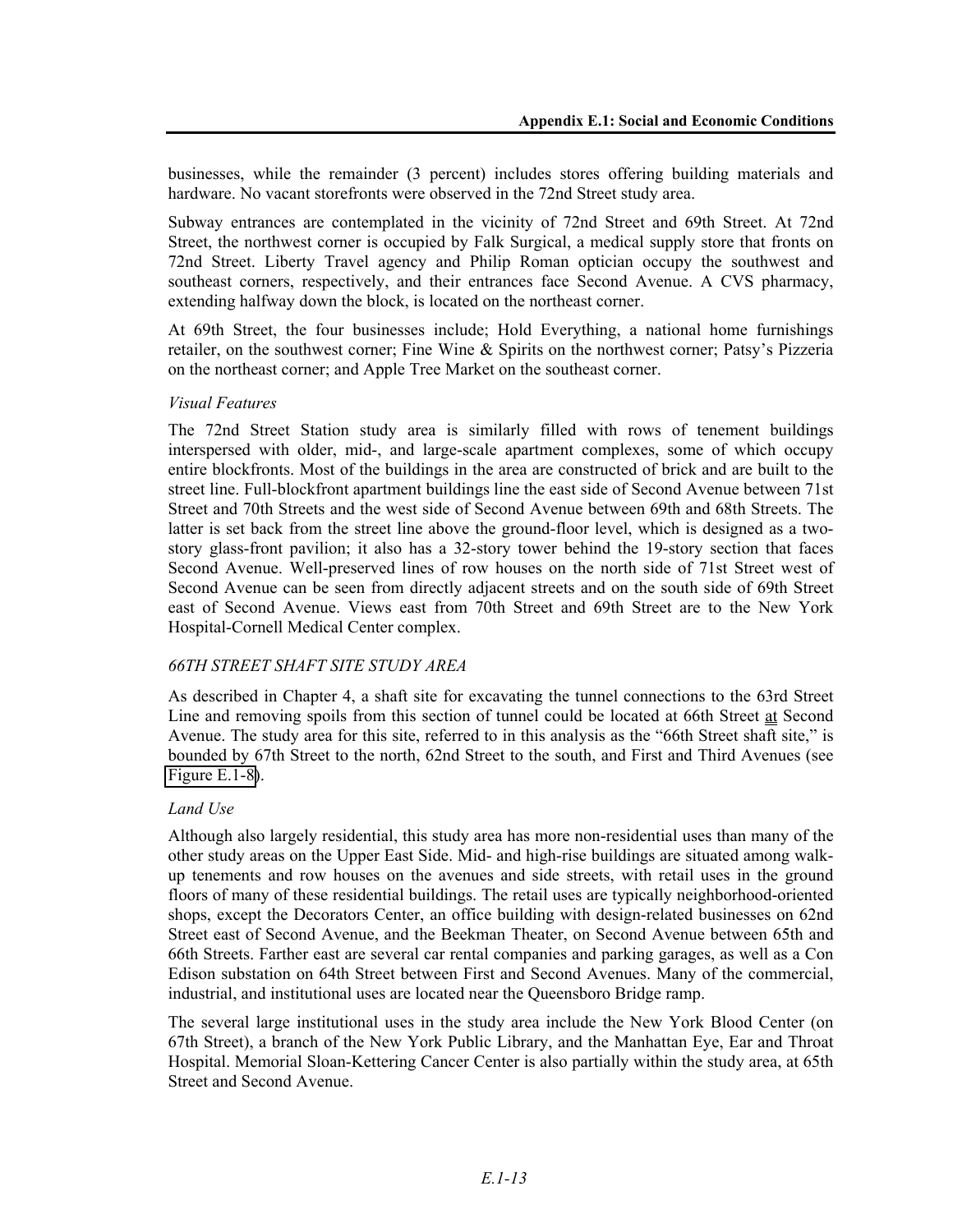#### **Second Avenue Subway FEIS**

#### *Economic Conditions*

Aside from many ground-floor retail businesses similar to other Upper East Side study areas, this area contains a notable concentration of movie theaters. Most commercial uses are located along Second Avenue and cater to the local residents.

Of the 106 total storefronts surveyed in this study area, 33 percent are neighborhood services, such as cleaners and tailors, and hair and nail care salons. Shopping goods, such as home furnishings and clothing, and building materials/hardware are sold at 26 percent of the stores in this study area, followed by convenience goods at 20 percent. Less than 7 percent of the storefronts in the study area are vacant. Eating and drinking establishments make up 13 percent of the area's businesses. Large retail stores in the area include The Gap, Patio.com, and Gristedes supermarket. Memorial Sloan-Kettering Cancer Center, a major employer, is also located within this study area on Second Avenue between 66th and 65th Streets.

The study area contains a proposed spoils removal site located on the west side of Second Avenue at 66th Street. High-rise residential buildings are located on both sides of the street at this location. Sixty-sixth Street is a double-width street with a pharmacy located in the residential building on the north side of the street.

#### *Visual Features*

Second Avenue from 67th to 65th Streets is occupied by several large apartment complexes, including a full-blockfront 16-story white brick apartment building; a 46-story glass tower; and Manhattan House, a 20-story, gray brick complex occupying the full block bounded by 66th and 65th Streets and Second and Third Avenues. Sixty-sixth Street between Third and Second Avenues is wider than usual to accommodate a central landscaped median in front of Manhattan House. There are a few tenements in the midblock of 66th Street east of Second Avenue. The Beekman Theatre complex, a series of blocky, modernist, small-scale commercial and entertainment buildings, is located on the east side of Second Avenue between 66th and 65th Streets.

### **EAST MIDTOWN STATION AND SHAFT SITE STUDY AREAS**

### *55TH STREET STATION STUDY AREA*

The 55th Street Station study area is bounded by 59th and 51st Streets, First and Third Avenues (see Figure E.1-9). It is located in an area with a wider mix of residential, commercial, and institutional land uses.

### *Land Use*

Here, 57th Street is a major two-way crosstown street with mid-and high-rise apartment buildings. The Queensboro Bridge, immediately to the north of the study area at 59th Street, affects traffic patterns throughout this study area. A ramp from the bridge cuts through the blocks between First and Second Avenues from 61st to 57th Street. High-rise residential buildings abut this ramp.

The eastern portion of the study area is predominantly residential, with four- to six-story walkup buildings lining the side streets and a mix of high-, mid-, and low-rise residential buildings along First and Second Avenues. A new residential building is currently being constructed on a site along Second Avenue between 53rd and 52nd Streets. Ground-floor retail uses, with stores providing neighborhood services, line the avenues. This study area also contains a portion of the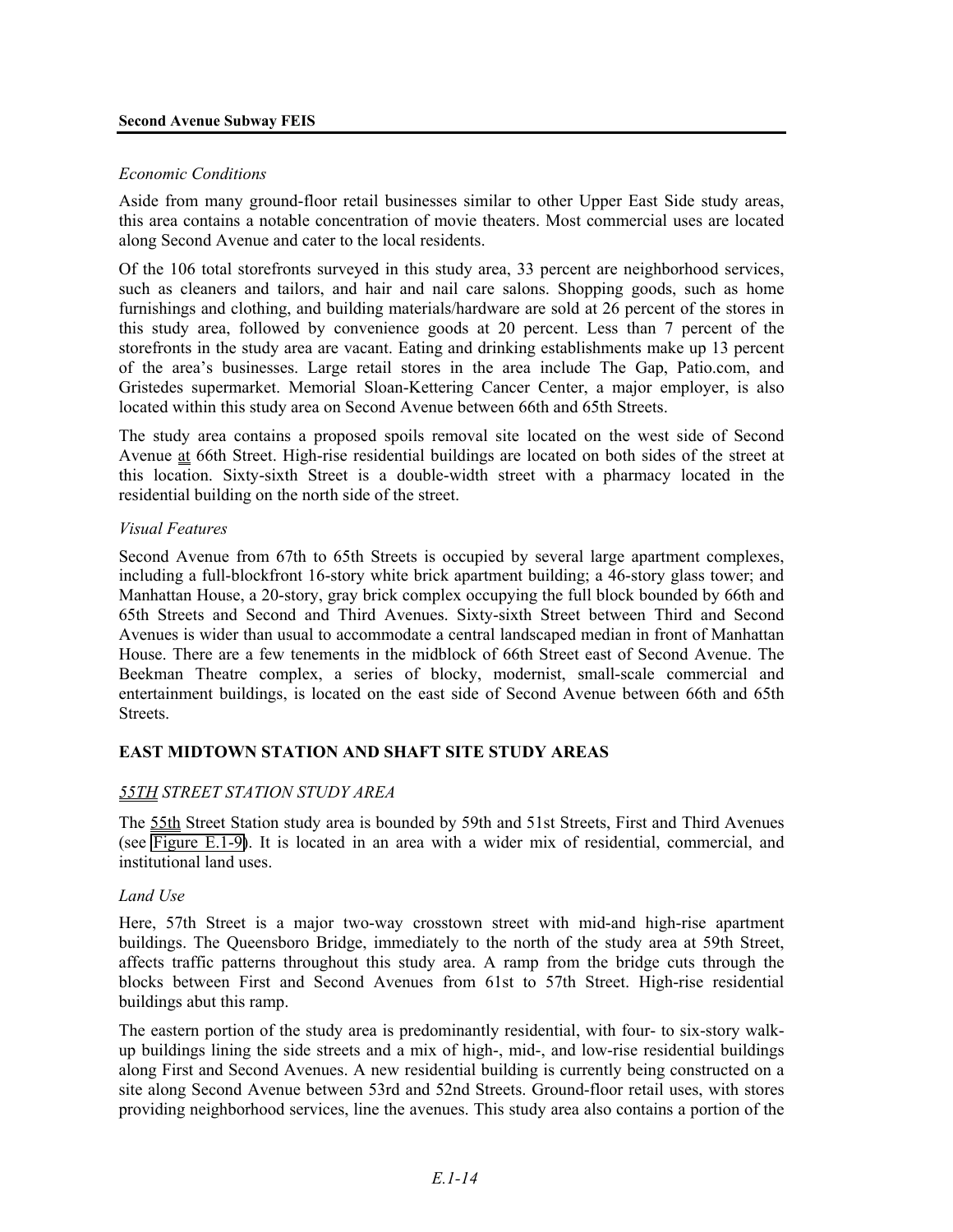decorator district anchored by the mid-rise Manhattan Art and Antiques Center between 56th and 55th Streets. Many of the retail stores on the side streets and along Second Avenue in this area are related to the interior decorating business (e.g., antiques stores, lighting stores, furniture stores).

The largest, High School of Arts and Design, is located here, at the southwest corner of 57th Street and Second Avenue along with P.S. 59 Beekman Hill School. The 54th Street Recreation Center, a facility operated by the City's Department of Parks and Recreation, is on the south side of 54th Street between First and Second Avenues. The only public open space in the study area is Greenacre Park, on 51st Street west of Second Avenue.

### *Economic Conditions*

The study area includes a variety of low-, mid-, and high-rise residential and office buildings. Most retail businesses are geared toward local residents, with approximately 37 percent consisting of eating and drinking establishments, and 30 percent of neighborhood services, including hair and nail salons and dry cleaners. Shopping goods stores, offering mostly home furnishings, account for another 18 percent of the area's businesses, followed by convenience goods stores (11 percent). Vacant storefronts totaled less than 4 percent of the businesses in the study area.

Station entrances are proposed in the vicinity of 55th and 53rd Streets. At 55th Street, Manhattan Art and Antiquities Center is located on the northeast corner, Good Nature Market on the northwest corner, Angelo's Pizza on the southwest corner, and vacant property currently under construction on the southeast corner. The Conservative Synagogue is located on 55th Street, east of the vacant parcel. The northeast and northwest corners of the intersection at 53rd Street and Second Avenue have restaurants on the ground floor of two- to five-story residential buildings, including Local Café and Master Wok restaurant, respectively. The southwest corner is occupied by a vacant four-story building and the southeast corner is a vacant lot.

## *Visual Features*

The 55th Street Station study area is filled with rows of four- to six-story tenement buildings interspersed with modern, large-scale apartment complexes of 18 to 33 stories. The midblocks on either side of Second Avenue are also filled with tenement buildings and a few low-scale apartment buildings. Some of these blocks contain uninterrupted rows of tenements. While some of the apartment buildings are built to the street, others are set back, and have plazas or raised planters in front. Most of the buildings in the study area are constructed of brick; the tall apartment building on the southwest corner of 54th Street faced in metal and glass is an exception. The largest non-residential building in the study area is the modern High School of Art and Design; this seven-story, metal- and brick-clad school occupies the eastern half of the block bounded by 57th and 56th Streets and Second and Third Avenues. There is one large vacant lot in the study area, at the southeast corner of 53rd Street, and the tenements at the southwest corner of 53rd Street are empty and boarded up.

Views along the study area's cross streets are without focus, with a few exceptions. Views west from 54th and 53rd Streets include the towers of the Citicorp Center and 885 Third Avenue (popularly known as the "Lipstick building"). On the south side of 52nd Street west of Second Avenue are the Rockefeller Guest House, a two-story brick, steel, and glass house, and the red brick and limestone Turtle Bay Music School; these buildings can be seen from the immediately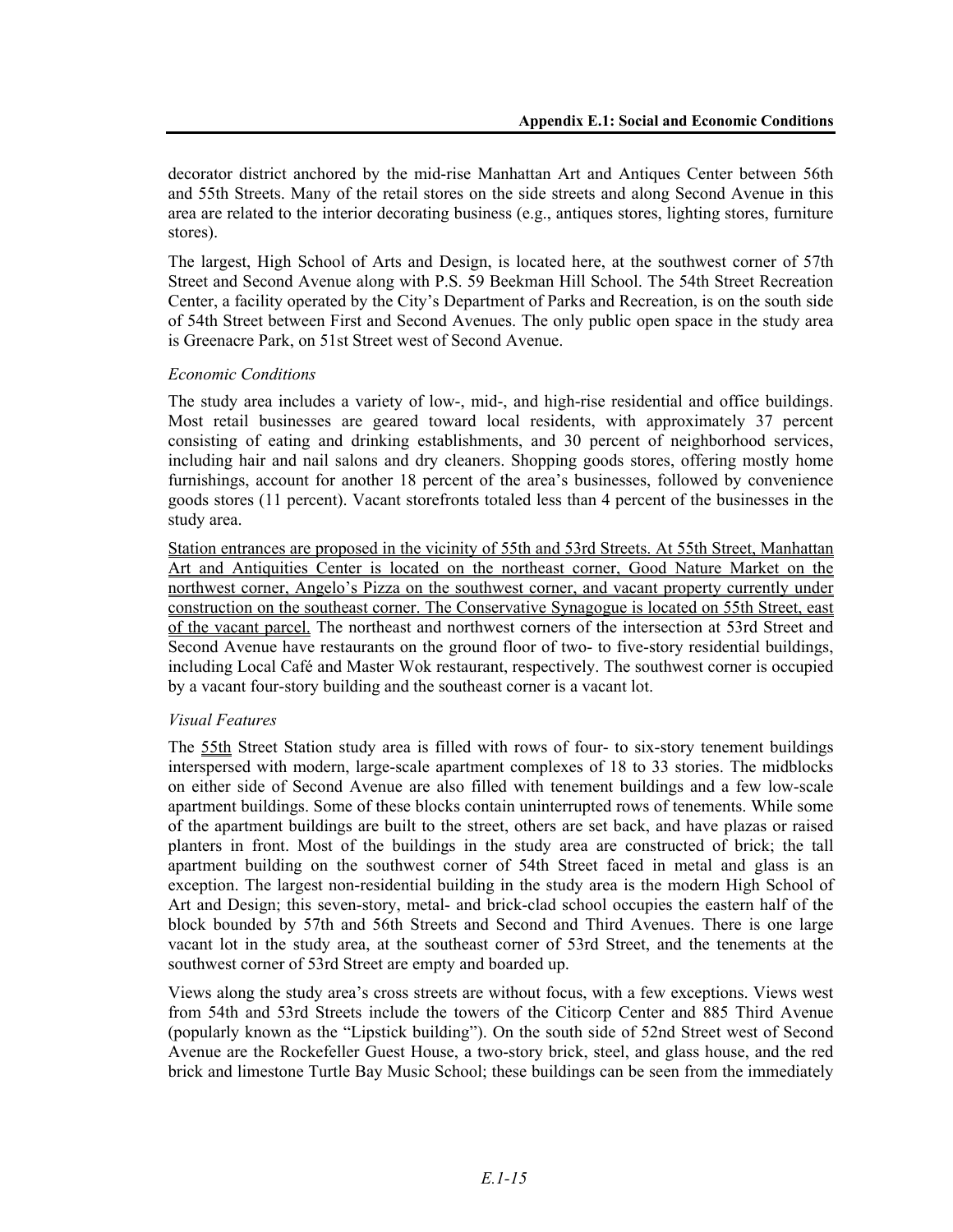adjacent streets. The richly decorated tenement on the northwest corner of 52nd Street is also visible from the immediately adjacent streets, particularly from the south on Second Avenue.

#### *42ND STREET STATION STUDY AREA*

The 42nd Street study area is bounded by 46th and 40th Streets, First and Third Avenues (see Figure E.1-10).

#### *Land Use*

This area contains a mix of uses, dominated by commercial and residential uses with some light industrial and institutional uses, open spaces, and hotels. Within the study area Second Avenue is characterized largely by high-rise office and residential buildings, which have ground-floor retail uses, as well as a few low-rise residential buildings.

West of Second Avenue, commercial land uses predominate, while to the east, residences are mixed with commercial uses. Just east of Second Avenue is Tudor City, with approximately 3,000 housing units and 600 hotel rooms. Beyond Tudor City to the east and north is the United Nations and its many missions and other supporting buildings. 42nd Street is lined with several prominent high-rise commercial office buildings, including the Pfizer Building, WPIX 11 (the former Daily News building), the New York Helmsley Hotel, and the Ford Foundation. West of Second Avenue, the land uses are primarily bulky mid- and high-rise office buildings.

Several parking garages and car rental businesses are on the north side of 43rd Street between Second and Third Avenues. Just outside the southeast corner of the study area is the Con Edison Waterside Plant, an active power generating facility, and related Con Edison uses; this area is under consideration as a major development site. This is discussed in more detail under "Future Conditions Common to All Alternatives," below. Also just outside the study area is a New York City Department of Environmental Protection (DEP) water maintenance facility located directly south of the Waterside Plant.

#### *Economic Conditions*

Forty-second Street is the major crosstown thoroughfare in this area, with heavy pedestrian and vehicular traffic. The study area consists of a variety of low-, mid-, and high-rise residential and office buildings.

A concentration of large office towers is located at the intersection of 42nd Street and Second Avenue, including the 33-story Pfizer building (northwest corner), the 37-story WB11-WPIX building (southwest corner), and a 17-story office building on the southeast corner that extends south to 41st Street. Immediately north of the Pfizer building is a 22-story office building (801 Second Avenue) that is occupied by the New York State Commission of Judicial Conduct, and several foreign embassies and government tourist boards, among other organizations. Farther north across 43rd Street is an 11-story office building that houses the headquarters of The Episcopal Church, USA. Lastly, on the east side of Second Avenue at 44th Street is 828 Second Avenue, a 21-story office/residential building that contains the offices of the Nigerian Consulate.

Retail businesses are a mix of larger shopping goods stores in addition to neighborhood services and restaurants. The majority of businesses in the study area are eating and drinking establishments (31 percent) and neighborhood services (26 percent), such as hair and nail salons and parking garages. Shopping goods and convenience goods stores each account for about 18 percent of the area's businesses. Many large businesses are located in the study area and are geared toward office workers. Fewer than 5 of the storefronts (6 percent) in the area were vacant.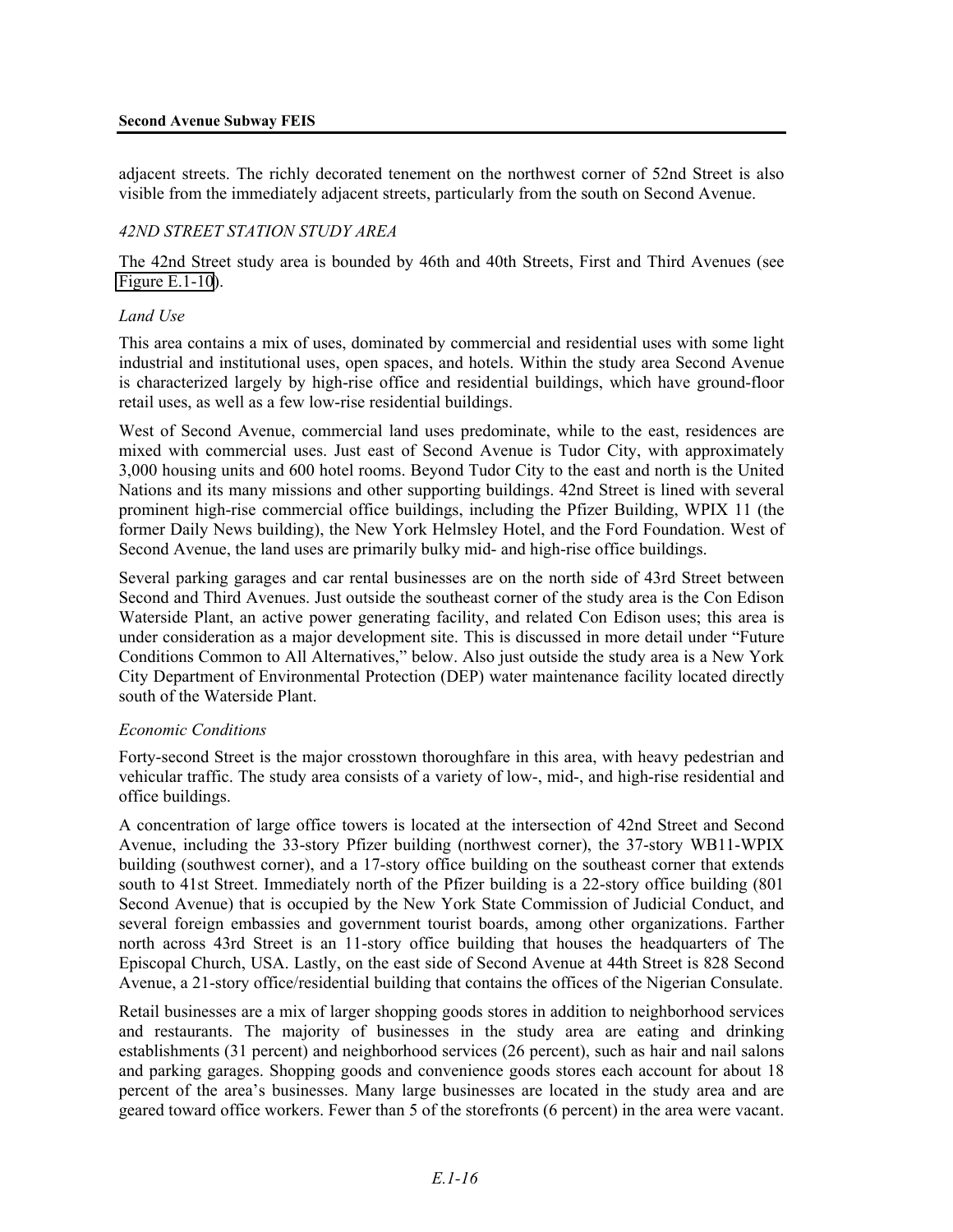Subway entrances are under consideration at three intersections along Second Avenue at 44th, 42nd, and 41st Streets. At the intersection of 44th Street and Second Avenue, Nigerian Airways is the only retail use located on the ground floor of the office building located on the northeast corner. This office building is recessed from the corner at both Second Avenue and 44th Streets. The southeast corner also contains an office building with a ground-floor furniture store (Adirondack Office Furniture). Restaurants (Baker's Dozen and John's Café) occupy the northwest and southwest corners, respectively.

Another contemplated entrance location is at the intersection of Second Avenue and 42nd Street. Large office buildings are located at each of the four corners, three of which have ground-floor retail, including McFadden's Restaurant at the northeast corner, Innovation Luggage at the southeast corner, and a vacant store space at the southwest corner.

At the intersection of 41st Street and Second Avenue, Cibo Restaurant and vacant retail space are located at the northwest and northeast corners, respectively, occupying the ground floor of tall office buildings. A one-story building is located on the southeast corner and contains Sussex Liquors and a pizzeria. A food market is located on the ground floor of a four-story building at the southwest corner.

### *Visual Features*

This area contains a combination of new and old construction, with many mid- and large-scale office and apartment buildings. These structures range in height from 17 to 50 stories, with most buildings at around 20 stories. There are also a few low-scale tenement buildings within the study area, and no vacant lots. The office buildings are typically built of glass, metal, and concrete, while the apartment buildings are primarily constructed of brick, such as the Churchill on the east side of Second Avenue between 40th and 39th Streets. Within the study area, there are also unornamented one-story commercial buildings on several corners and on sites just east and west of the avenue. There are a few bishop's crook lampposts on 41st Street east of Second Avenue and granite curbs at intersections around 42nd Street.

A number of visually prominent and distinctive buildings are visible in views from certain eastwest cross streets. Views west from 45th Street are of the copper-topped Helmsley Tower. Views west from 44th through 41st Streets are of the Grand Central Terminal viaduct, the MetLife building above the terminal, and the spire of the Chrysler building.

Views east on 45th and 44th Streets are of the United Nations General Assembly building. From 43rd Street, views east include the United Nations' Secretariat building and the Ford Foundation Building. Views east from 42nd Street include the Ford Foundation building; the Tudor City Place viaduct and, at night, the Tudor City sign; the tiny, Tudor-style Church of the Covenant on the south side of the street; and one of the Queens West apartment towers across the East River in Long Island City, Queens. Views east from 40th Street are of the Con Ed power plant and its two exhaust towers.

Other visually interesting buildings that are visible from immediately adjacent areas include the Beaux Arts Apartments and the Beaux Arts Institute of Design, on the south side of 44th Street east of Second Avenue; an 11-story office building with vertical concrete ribs and a marble base with stained glass inserts at the northwest corner of Second Avenue and 43rd Street; the Art Deco ornamented Daily News building, on the south side of 42nd Street between Second and Third Avenues; and richly patterned red brick apartment building on the north side of 41st Street east of Second Avenue.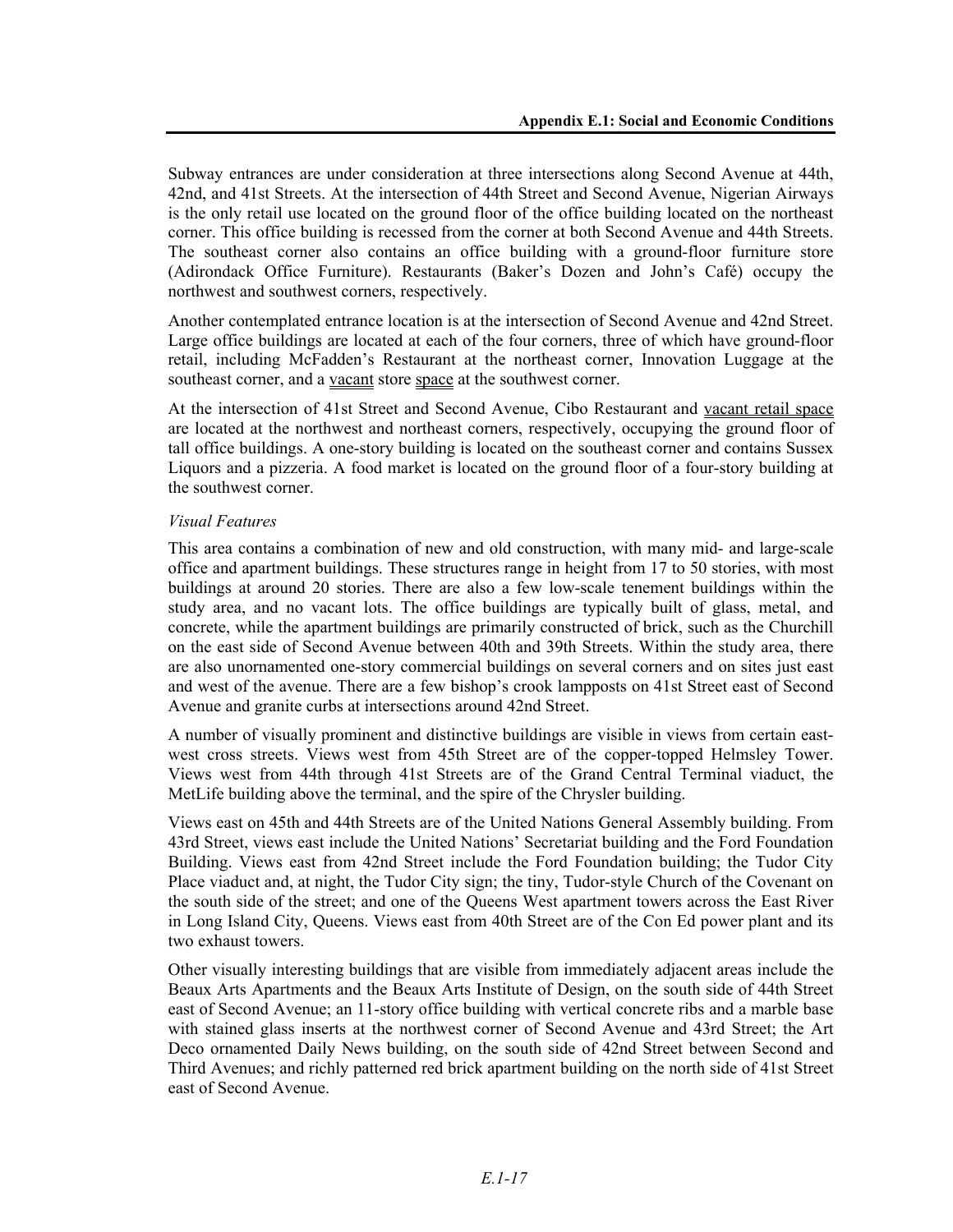#### *34TH STREET STATION AND SHAFT SITE/STAGING/SPOILS REMOVAL STUDY AREA*

The 34th Street study area is bounded by 37th Street on the north and 30th Street on the south, between First and Third Avenues (see Figure E.1-11).

#### *Land Use*

Located in the Murray Hill and Kips Bay sections, the 34th Street study area is primarily residential, with some institutional, commercial, and open space uses. The southern portion of the study area extends into the Gramercy/Union Square neighborhood zone. While the entrances and construction activities related to the TBM and spoils removal activities that would occur near 34th Street would be located in both neighborhoods, for purposes of this discussion, the station study area is described as part of East Midtown. Second Avenue in the study area has low-rise residential buildings with ground-floor retail uses on the west side and high-rise residential towers, institutional, and open space uses on the east side.

The area between First and Second Avenues is largely residential, containing a mix of large residential towers and smaller-scale apartments. Among the largest residential buildings are Kips Bay Plaza, with its two 21-story residential buildings occupying a superblock between 30th and 33rd Streets and First and Second Avenues; a New York University (NYU) School of Medicine dormitory located opposite Kips Bay Plaza; and East Midtown Landing at 33rd Street and First Avenue. Smaller-scale apartment buildings and row houses of three to six stories line the remainder of the blocks.

Commercial uses in the study area are concentrated in the ground floors of buildings along the avenues and in the Kips Bay Plaza commercial center, on the east side of Second Avenue from 32nd to 30th Street. This complex, with a large bookstore, multiplex movie theater, pet supply store, drug store, and office supply store, is the only such concentration in the study area. The west side of the avenue contains primarily low-rise residential buildings, with a variety of ground-floor retail uses, from neighborhood services to restaurants.

The largest open space in the area is St. Vartan Park, which occupies the entire block between 36th and 35th Streets and First and Second Avenues. The park is divided by Tunnel Approach Street, an approach road for the Queens-Midtown Tunnel that runs north-south between First and Second Avenues from 40th to 34th Street. The western portion of the park, which is currently occupied by handball and basketball courts as well as mature trees, is under consideration as a shaft site facility or a staging area during Second Avenue Subway construction. The eastern part of the park, which the Second Avenue Subway would not affect directly, contains an active open play space, benches, new play equipment, a sunken seating area, picnic tables, swings, and many trees.

A north-south street called Tunnel Exit Street divides the blocks between Second and Third Avenues from 41st to 34th Street. Religious institutions are located throughout the study area; the largest is the St. Vartan Cathedral of the Armenian Orthodox Church, at Second Avenue between 35th and 34th Streets. Just outside the study area on First Avenue is the northern end of a medical complex that extends from the New York University School of Medicine campus at 34th Street south to the Veterans Administration Hospital at 23rd Street. New York University Hospital's Center/NYU School of Medicine occupies the superblock between 34th and 30th Streets.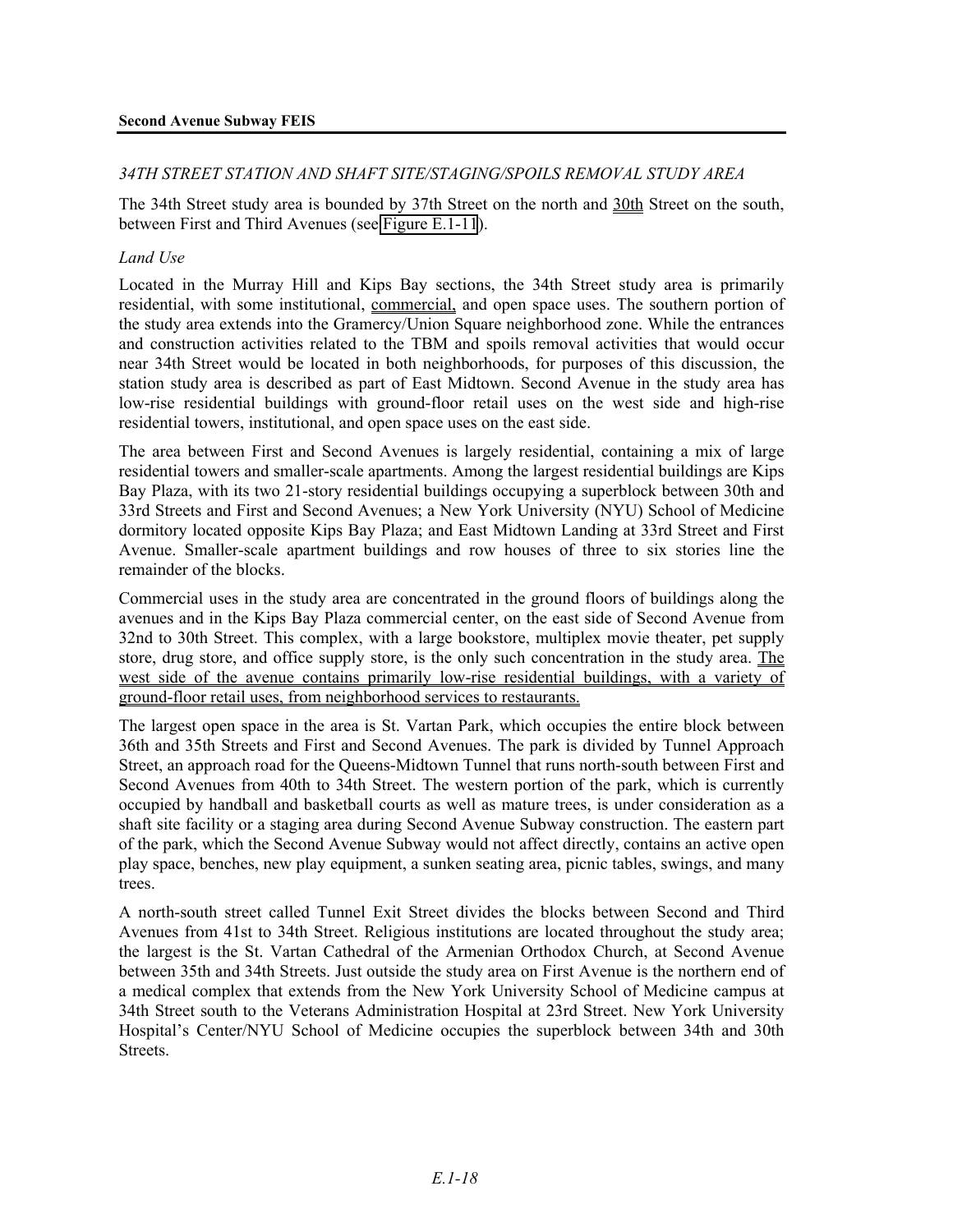## *Economic Conditions*

Neighborhood services, such as dry cleaners, tailors, hair and nail salons, and medical offices, make up the largest segment of businesses in this study area at around 37 percent. The medical offices appear to spill over from First Avenue, where there is a concentration of large medical facilities, such as NYU's medical school at 34th Street. Approximately one-quarter (26 percent) of the ground-floor businesses in the study area are eating and drinking establishments, followed by convenience stores (15 percent), shopping goods stores (12 percent), and stores offering building materials and hardware (2 percent). Less than 9 percent of the storefronts in the area are vacant.

Entrances to the subway are proposed along Second Avenue near 34th Street, and between 34th and 33rd Streets. At 34th Street, retail activity is generally confined to the western side of Second Avenue, where there is a delicatessen, a liquor store, and a retail branch of Greenpoint Bank. Spoils removal activities and staging areas are also proposed for this area. Two locations are being considered: St. Vartan Park, where no businesses are located, on the east side of Second Avenue between 35th and 36th Streets; and the service road east of Second Avenue and south of 33rd Street, adjacent to Kips Bay Center, a large retail complex with a Loews multiplex movie theater, Borders Bookstore, Petco (pet supply store), Rite-Aid Pharmacy, and Office Depot.

At 33rd Street, Kips Bay Hardware is located on the ground floor at the southwest corner, while Benjamin's Restaurant is on the northwest corner. Retail is also located on both floors of a twostory structure on the northeast corner of the intersection: the ground floor is occupied by Christina's Restaurant, Dove Open MRI, Kips Bay Optical, and East Bay Animal Clinic and the second floor contains a New York Sports Club fitness center. On the southeast corner of 33rd Street is a high-rise residential building that is set back from Second Avenue and separated by a service road running from 33rd Street to 31st Street. Immediately south of the residential building is Kips Bay Center, described above. Finally, at 32nd Street, Riverview Apartments with Starbucks on the ground floor is located on the northwest corner, on the southwest corner is La Bella of New York restaurant, and on the east side of the Avenue is Kips Bay Center.

## *Visual Features*

This study area is notable for its transition from the residential and institutional, mostly smallscale Kips Bay area to the traffic infrastructure surrounding the Queens-Midtown Tunnel. As elsewhere on Second Avenue, the study area is composed mainly of four- and five-story brick tenement buildings and a few mid-size apartment buildings. Stone and concrete walls are located on each side of Second Avenue between 37th and 36th Streets above the below-grade exit from the tunnel. There are a few vacant lots in the area, including on the west side of Second Avenue between 36th and 35th Streets, near the entrance to the Queens-Midtown Tunnel. On the east side of Second Avenue between 36th and 35th Streets and extending to First Avenue is St. Vartan Park, a fenced area with racquetball, handball, and basketball courts facing Second Avenue. Another notable component of the study area is St. Vartan's Cathedral, a spare limestone structure with a cylindrical bell tower topped by a gilded roof, set back on its site at the northeast corner of 34th Street and Second Avenue behind a raised plaza with a large sculpture at its center. On the south end of the study area is Kips Bay Plaza, two large 21-story concrete apartment buildings set far back on a superblock site, surrounded by a concrete wall, raised plantings and parking areas, and a one-and-a-half-story shopping complex facing Second Avenue. On the west side of the avenue, mainly south of 36th Street, is a mix of low-, mid-, and high-rise apartments with ground floor retail.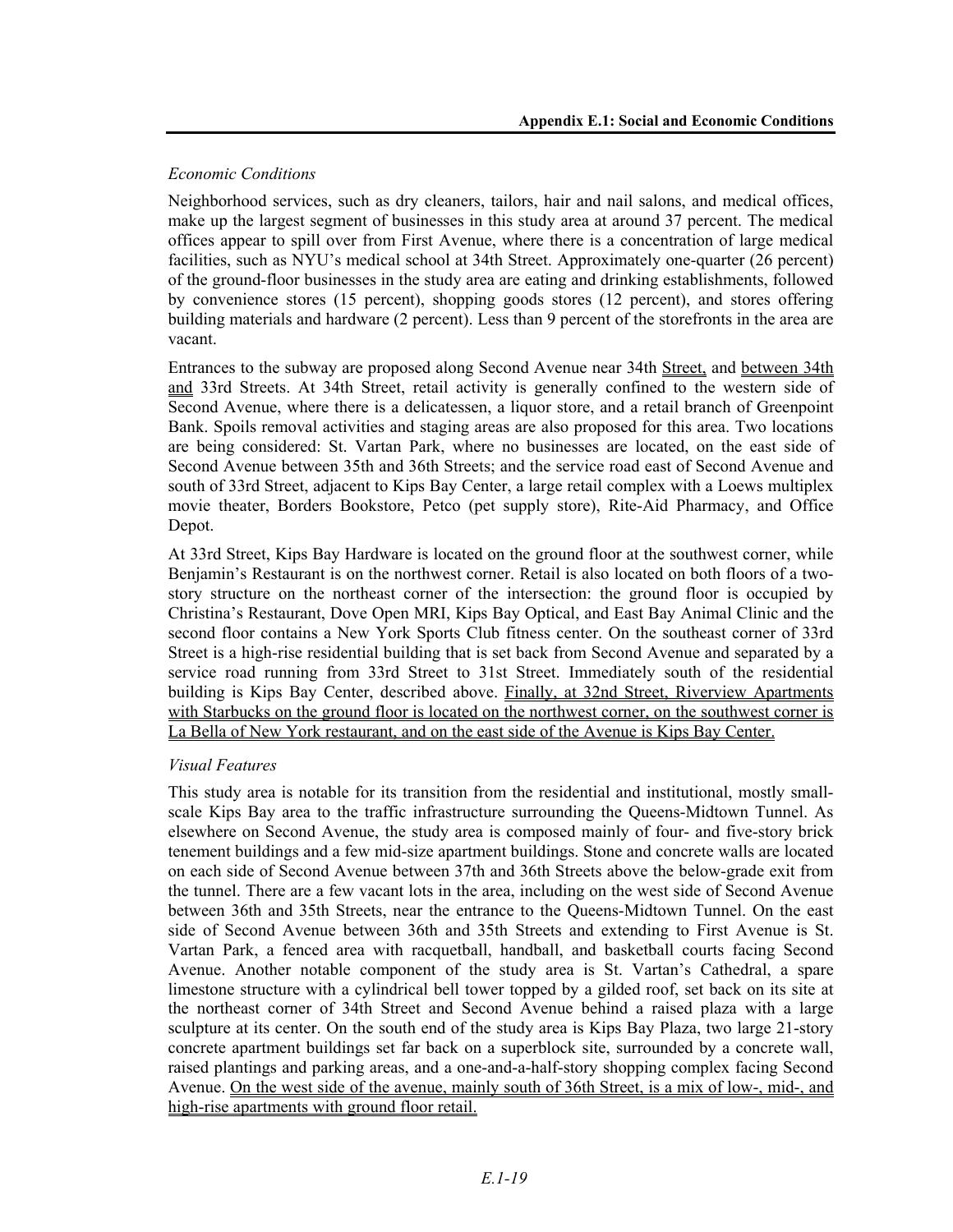Because there are very few structures on the east side of Second Avenue between 37th and 35th Streets, views to the north and east open up, and the very large apartment buildings to the east can be seen. The most prominent and visually interesting of these is the Corinthian, an imposing, brown brick tower with long columns of round bay windows. St. Vartan's Cathedral is prominent in northward and eastward views along 34th and 33rd Streets, due to its dramatic design and location at this busy intersection. Views east from 32nd and 31st Streets are blocked by Kips Bay Plaza. Views east from other cross streets in the study area have no prominent points of interest, and the East River cannot be easily seen from these locations. Views west through the study area have varying views of the spire of the Empire State Building. The Estonian House building (originally the Civic Club), a Beaux Arts town house with a copper mansard roof located on the north side of 34th Street just west of Second Avenue, is also visible from directly adjacent streets.

## **GRAMERCY PARK/UNION SQUARE STATION AND SHAFT STUDY AREAS**

### *23RD STREET STATION STUDY AREA*

The study area for the 23rd Street Station is bounded by 27th Street (west of Second Avenue) and 29th Street (east of Second Avenue) to the north, 20th Street to the south, and First and Third Avenues (see Figure E.1-12).<sup>1</sup>

#### *Land Use*

Like the 34th Street Station study area, this area is largely residential, with a mix of large residential towers, smaller-scale apartment buildings, and row houses typically of three to five stories. North of 23rd Street, Second Avenue is characterized by mid- and high-rise residential towers with ground-floor retail uses. To the south, low-rise residences are added to the mix.

East Midtown Plaza is the study area's major residential complex, occupying six residential buildings on 25th through 23rd Streets between First and Second Avenues. A second large residential development, slightly north on Second Avenue, is Henry Phipps Plaza. It borders Bellevue Park South, a City park with active and passive recreational facilities.

The study area's institutional uses closest to the subway station include the school for the deaf at 23rd/Second Avenue, Epiphany Church and School on 22nd Street/Second Avenue, and Peter's Field/JHS 104 on Second Avenue/21st to 20th Street.

#### *Economic Conditions*

<u>.</u>

The study area is predominately made up of residential buildings with ground-floor retail and some office space. Convenience stores, shopping goods stores, eating and drinking establishments, and neighborhood services all evenly make up the retail in the area. Stores are small to medium size. Large retailers in the area include Duane Reade pharmacy, Baskin-Robbins, Carvel Ice Cream, and a retail branch of Banco Popular.

The study area contains a total of 98 storefronts. There are 26 neighborhood service stores (27 percent), 24 shopping goods stores (25 percent), and 21 convenience goods stores (21 percent).

<sup>1</sup> While the Midline storage tracks could be located outside of the extent of the study areas for the 23rd and 14th Street Stations, there would be no surface construction associated with their construction and therefore no impacts on social and economic conditions.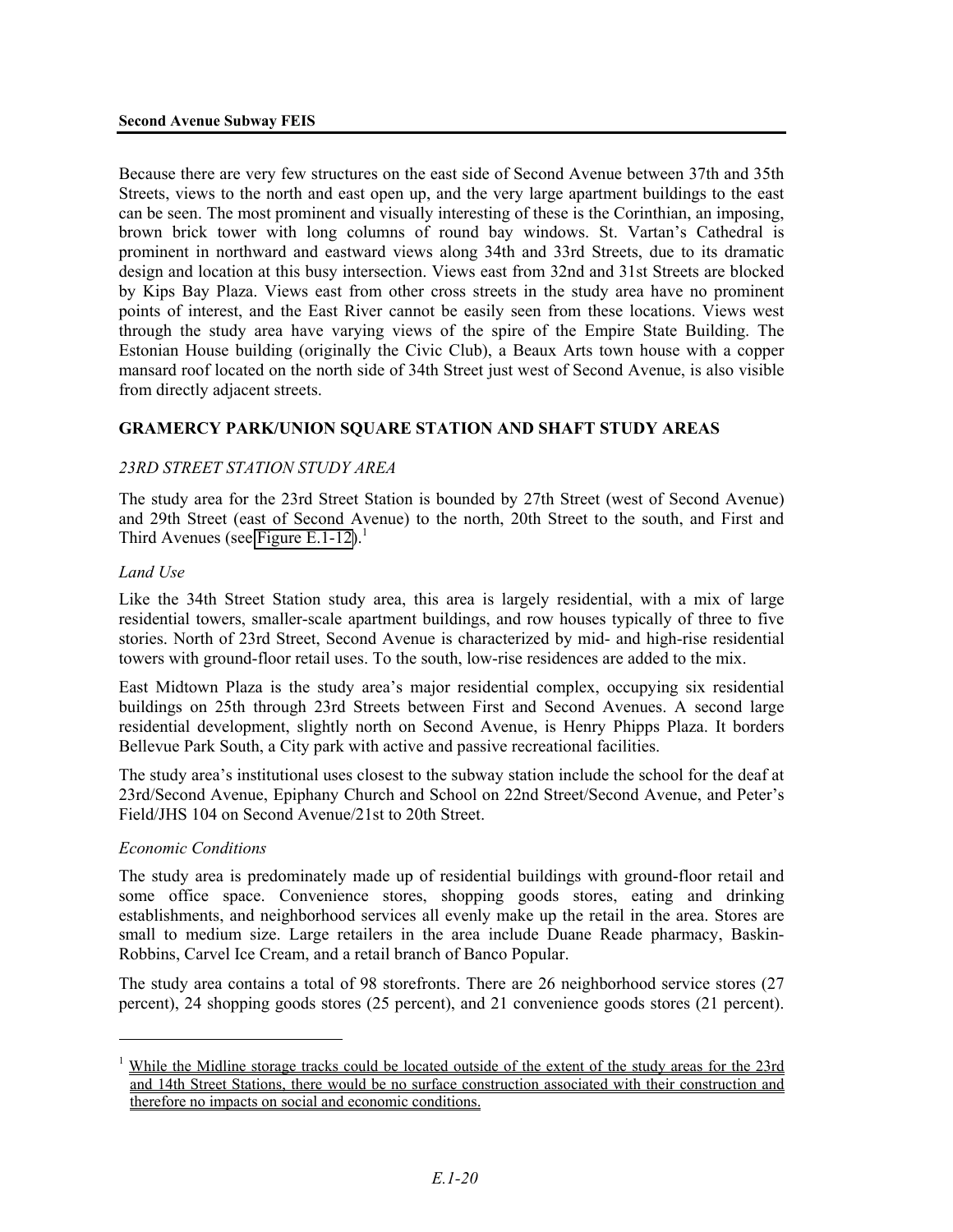In addition, there are 23 eating and drinking establishments (24 percent). Only four percent of the storefronts in the area are vacant.

Station entrances could be located along Second Avenue near 26th through 23rd Streets. At 26th Street, Old San Juan Too Restaurant and Mexico Lindo Restaurant are located at the northeast and southwest corners, respectively, and Duane Reade pharmacy is located on the northwest corner. At the intersection of 23rd Street and Second Avenue, Cosmos Diner is located at the southwest corner, and Morton Williams Cafe is located at the northeast corner.

### *Visual Features*

The study area includes a combination of four- to six-story tenements, mid-size apartment buildings, and two large multi-block brick apartment complexes, ranging in height from six to 28 stories. One of the complexes crosses the midblock of 24th Street, terminating the road's progress to the east. The few non-residential buildings in the area include a three-story warehouse-type building on the southwest corner of 25th Street and JHS 47, the School for the Deaf, a six-story red brick and limestone building with many windows on the north side of 23rd Street west of Second Avenue. Most of the buildings along Second Avenue have ground-floor retail establishments.

Views to the west from the study area include the gold tower of the New York Life building (seen from 26th Street) and the tower of the Metropolitan Life building (seen from 24th and 23rd Streets). Views east are to Waterside Plaza, a series of tall brown brick apartment buildings on the East River (from 25th Street) and of the FDR on a viaduct (from 23rd Street). Gramercy House, a 16-story brick apartment building with terra cotta detail on the northwest corner of 22nd Street and the School for the Deaf are visually interesting buildings with prominent locations that can be seen from immediately surrounding streets.

## *14TH STREET STATION STUDY AREA*

The 14th Street Station study area is bounded by 17th and 10th Streets, First and Third Avenues (see Figure E.1-13).

### *Land Use*

Like the 23rd Street Station study area, this area is largely residential with some institutional land uses. Most of the residential land uses are low-rise buildings of four to six stories. Several mid-rise apartment buildings are located along Third Avenue. The avenues are lined with ground-floor retail uses, including delis, hardware stores, restaurants, cleaners, grocery stores, and salons, mainly catering to neighborhood residents. Second Avenue within the study area has a mix of medical-related and educational institutional uses, low-rise residences with groundfloor retail uses, and Stuyvesant Square flanking both sides of the avenue between 17th and 15th Streets. Located in the Stuyvesant Square Historic District, the historic park has fountains, trees, benches, and an original 19th-century cast iron fence. Abe Lebewhol Park is also located on Second Avenue at 10th Street.

This study area is notable for its concentration of institutional uses. These include The Hospital for Joint Diseases on Second Avenue between 17th and 18th Streets, Beth Israel Medical Center on First Avenue between 17th and 15th Streets, and the New York Eye and Ear Infirmary on Second Avenue between 14th and 13th Streets. Numerous religious institutions and schools are located here as well.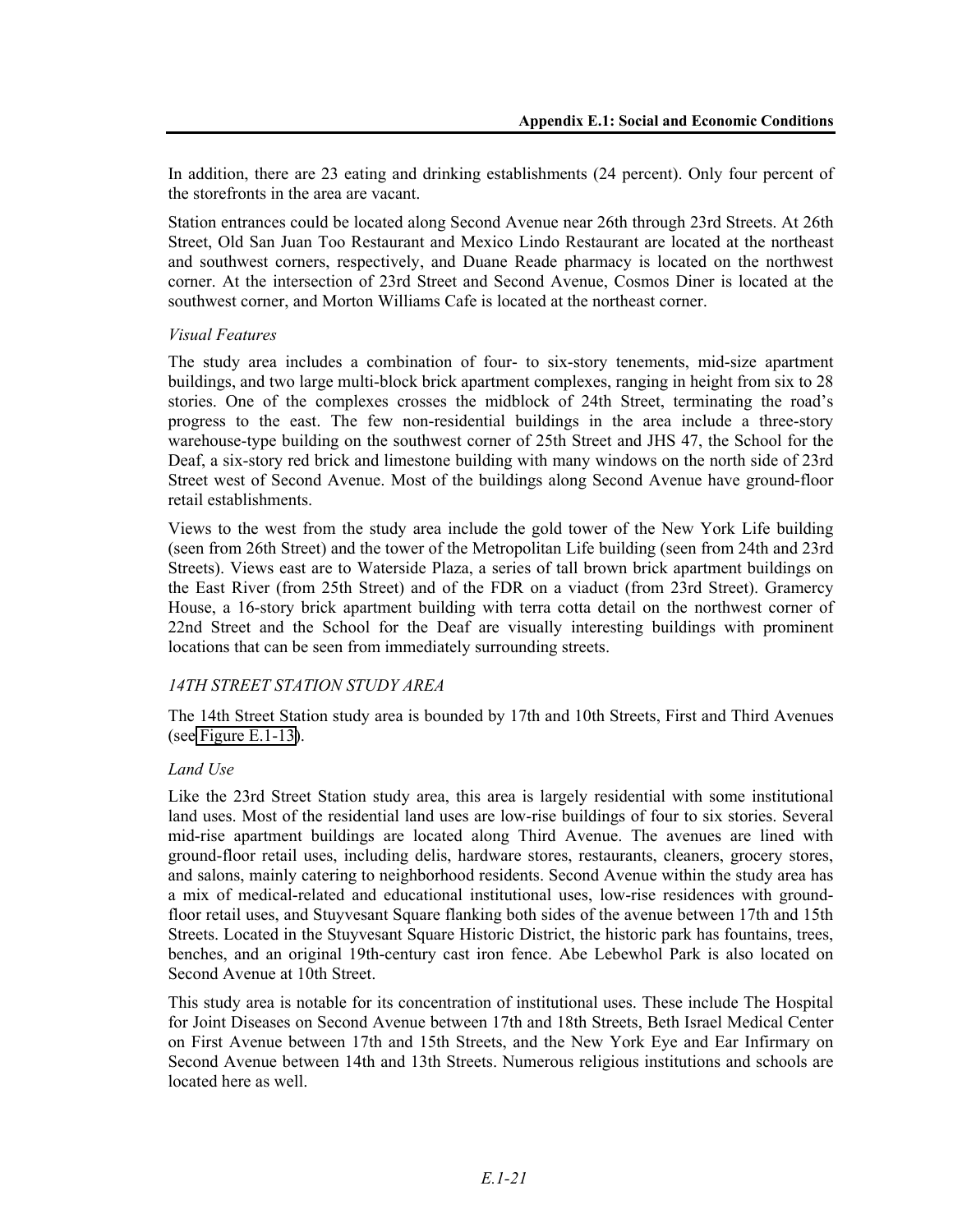St. Mark's Historic District, a residential historic district with a distinctive street pattern, is in the study area. Laid out in 1787, it includes St. Mark's in the Bowery Church at 10th Street and Second Avenue, the second-oldest church building in Manhattan.

#### *Economic Conditions*

The 14th Street economic conditions study area extends south along Second Avenue from 16th to 11th Streets. In addition, the area also extends east to west from First Avenue to Third Avenue on 14th and 12th Streets. The study area is predominantly made up of low-rise residential buildings with ground-floor retail. Shopping goods, eating and drinking establishments, and neighborhood services make up the majority of the 119 street-level businesses in the area. Of these storefronts, almost 30 percent are eating and drinking establishments, followed by neighborhood services (25 percent), and shopping goods stores (21 percent). In addition, there are 20 convenience goods stores (17 percent) and 2 stores that offer building materials or hardware (2 percent). Almost 6 percent of the storefronts are vacant.

There are a number of retail stores located along Second Avenue at 14th and 12th Streets. The New York Ear & Eye Infirmary (northeast corner), Kentucky Fried Chicken (southwest corner), a restaurant/diner (northwest corner), and Opti-Tech optical goods store (southeast corner) occupy the intersection of 14th Street and Second Avenue. Located at 12th Street and Second Avenue are Shima, a Japanese restaurant (southeast corner), Village East Cinema (southwest corner), and Dick's Restaurant and Bar (northeast corner). The northeast corner of this intersection contains a vacant retail store.

### *Visual Features*

The northern portion of the 14th Street Station study area is occupied by Stuyvesant Square, an open space and historic and visual resource that is bisected by Second Avenue. Stuyvesant Square is an attractively landscaped park with fountains, seating areas, trees, and flowerbeds, surrounded by its original cast-iron fence. On the southwest corner of 15th Street and Second Avenue is St. Mary's Catholic Church of the Byzantine Rite, a modern, concrete and stained glass building with an abstract metal steeple.

The residential buildings in the area include tenement buildings and small-scale apartment buildings, some with extensive ornamentation and some which have had their details shorn off. The institutional buildings are mainly on the east side of the street, and include several architecturally interesting historic buildings, such as the original New York Eye and Ear Infirmary and the red brick and limestone Manhattan Comprehensive Night and Day High School, located at the southeast corner of 15th Street. On the southwest corner of 12th Street is the former Yiddish Art Theater (currently a movie theater) with a grand three-story arched entryway. There are a few bishop's crook lampposts on Second Avenue around Stuyvesant Square.

A number of visually interesting buildings are visible in views from the study area. These include the brick row houses surrounding Stuyvesant Square; the former Lying-in Hospital, a red brick and limestone "neo-Renaissance block with a Palladian crown;" the Evarts and the Senate, two red brick and limestone apartment buildings designed to look like one composition, located on the northwest corner of 14th Street; the former Yiddish Art Theater; the historic buildings of the New York Eye and Ear Infirmary on the northeast corners of 14th and 13th Streets; and the Manhattan Comprehensive Night and Day High School. Another visual resource, located just outside the study area but visible from within it, is St. Mark's in the Bowery, at the southwest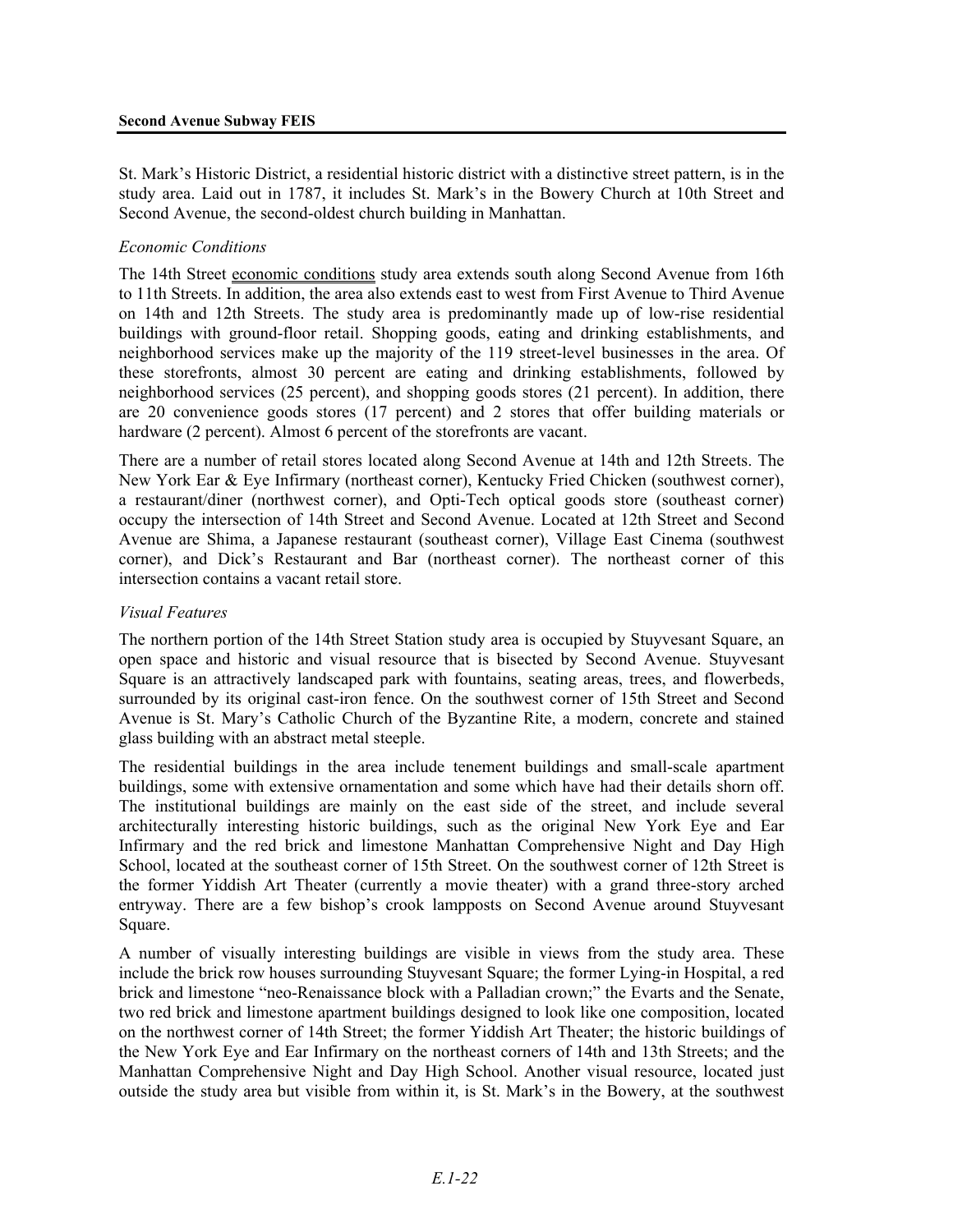corner of 11th Street. The church is sited at an angle to the street and is surrounded by an open space paved with Belgian block, a number of mature trees, and a tall fence

## **EAST VILLAGE/LOWER EAST SIDE/CHINATOWN STATION AND SHAFT STUDY AREAS**

Because of their proximity to each other, the study areas for the Houston Street Station and shaft site, and Grand Street Station are analyzed together. This joint study area is bounded by 5th Street to the north, Canal Street to the south, First Avenue to the east (becoming Allen Street south of Houston Street), and the Bowery to the west (see Figure E.1-14).

#### *HOUSTON STREET STATION AND SHAFT SITE, AND GRAND STREET STATION STUDY AREA*

### *Land Use*

Overall, in this study area Second Avenue, the west side of Chrystie Street, and the east side of Forsyth Street are lined with a mix of low-rise residential, commercial, institutional, and light industrial uses. Sara D. Roosevelt Park lines the east and west sides of Chrystie and Forsyth Streets, respectively.

The portion of the study area north of Houston Street is in the East Village, a largely residential area with many ground-floor retail establishments, especially on the avenues. Most of the residential buildings in the area are five- to six-story walk-ups, but there are also a few taller, newer residential structures. Vacant and underutilized lots are concentrated on the two blocks north of Houston Street. These sites are under the jurisdiction of HPD and are expected to be developed shortly for residential and retail uses. The Liz Christy Garden (the City's first community garden), which is currently under HPD's jurisdiction, is located on Houston Street, between the Bowery and Second Avenue, and a City park, First Park, is located between Second and First Avenues. This landscaped active recreational space contains handball courts, play equipment, tables and benches. Separating the East Village from the Bowery and the Lower East Side is Houston Street.

The study area south of East Houston Street is centered on Sara D. Roosevelt Park, a 7.9-acre City park containing a mixture of active and passive recreational facilities, with multiple basketball courts, handball courts, an artificial turf soccer field, several playgrounds, and swings. Lined by rows of mature trees, this park affords many opportunities for shaded seating and includes a community garden.

Land uses immediately south of Houston Street are similar to the uses on the three blocks north of Houston Street, featuring residential uses with ground-floor retail interspersed with institutional uses. A large surface parking at the southwest corner of Houston and Chrystie Streets, across from the park, is proposed for redevelopment with a residential building (see the discussion under "Future Conditions Common to All Alternatives," below). Local community facilities along the route include the Nativity Mission Center, IS 31 Dr. Sun Yat Sen School, and the Rivington House. Farther south, land uses along the Bowery consist largely of commercial and office uses. Between Chrystie Street and the Bowery, heading south towards Canal Street, many of the buildings serve as warehouses to store food and other perishable goods.

Like the northern portions of the study area, the area between Delancey and Canal Streets is characterized largely by residential buildings with ground-floor retail and wholesale uses. The ground-floor spaces along Chrystie Street are occupied by a mix of Asian restaurants, food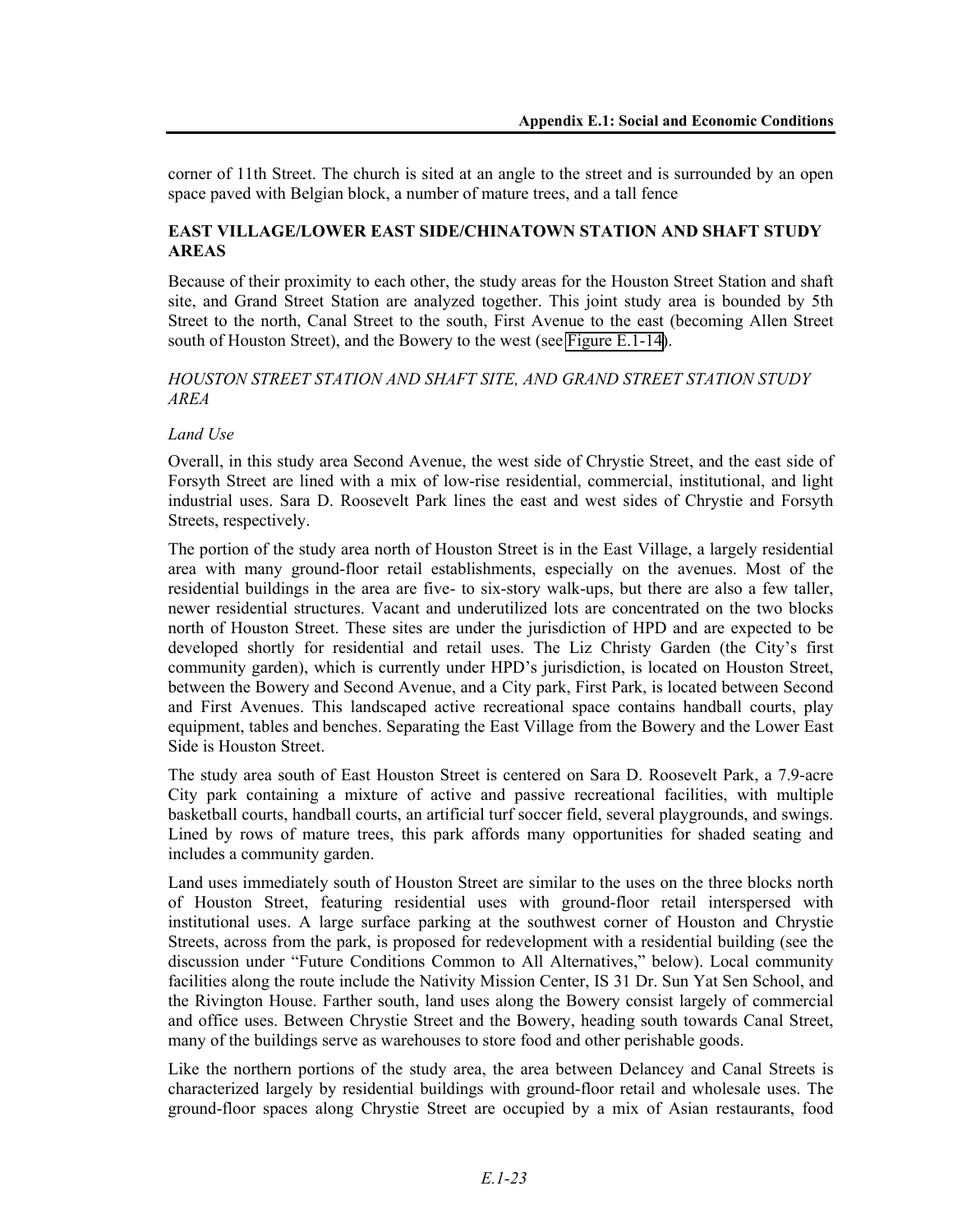shops, wholesale food dealers, building materials suppliers, and kitchen equipment providers. The residential buildings in this densely populated area are typically older and smaller than buildings north of Houston Street. Most of the buildings west of Sara D. Roosevelt Park are tenement walk-ups, though there are some mid-rise buildings of about 15 stories. The Windsor Hotel is located at the corner of Forsyth and Broome Streets. Another hotel is located at Houston Street and Forsyth Street.

#### *Economic Conditions*

*Houston Street.* The Houston Street economic conditions study area extends along Second Avenue from 7th Street to Stanton Street. From east to west, the study area also extends from First Avenue to the Bowery on Houston Street and at 3rd Street. Houston Street itself, a major two-way cross street, is considered to be the boundary between the East Village and the Lower East Side neighborhoods.

The study area is made up predominantly of low-rise residential buildings with ground-floor retail space. Most of the area's retail consists of eating and drinking establishments and neighborhood services. In addition, a significant number of stores provide shopping and convenience goods. Stores are small- to medium-size. Prominent in the area is the Exxon gas station (possible location of a staging area for a shaft site), Manhattan Mini-Storage, and Fleet Bank.

The study area contains a total of 139 storefronts. Of these storefronts, 39 are eating and drinking establishments (28 percent) and 25 are neighborhood services (18 percent). In addition, 45 stores provide shopping and convenience goods (32 percent), and 8 businesses (6 percent) provide auto-related services and building materials/hardware. There is a considerable amount of vacancy in this study area, with 22 vacant storefronts (nearly 16 percent).

Station entrances could be located along Second Avenue in the vicinity of Houston Street and 3rd Street. At 3rd Street, two delis (Grocery-Deli-Candy and Pak Punjab Deli & Grocery) occupy the northwest and southeast corners, and there is a vacant storefront on the northeast corner. The southwest corner is occupied by a residential building with no retail space. At Houston and Second Avenue, where a proposed subway entrance would be located, retail in the area includes Pancho's Restaurant (northwest corner) and Irreplaceable Artifacts, an architectural salvage business and First Park (northeast corner). A shaft site could be constructed within the Houston Street Station envelope. A parking lot is located on the southwest corner and the entrance to Sara D. Roosevelt Park is located on the southeast corner. The parking lot is under the jurisdiction of the New York City Department of Housing Preservation and Development (HPD) and a developer has been selected for residential construction on the site.

The Grand Street study area extends south along Chrystie Street and Forsyth Street, from Stanton Street to Canal Street. The area also includes Grand Street, from Elizabeth Street to Allen Street. Sara D. Roosevelt Park extends north/south through the center of the study area between Chrystie Street and Forsyth Street.

*Grand Street.* The Grand Street study area includes part of Chinatown as well as the Bowery, a commercial center for restaurant equipment and lighting fixtures. East and west of Chrystie and Forsyth Streets are numerous specialty shops that cater to the Chinatown community. These stores are small with entrances close together. They predominantly provide convenience goods and neighborhood services. Larger retail uses include the Windsor Hotel at the Forsyth Street/Broome Street intersection. Just east of the Grand Street study area, there are many apparel wholesalers located on Orchard Street.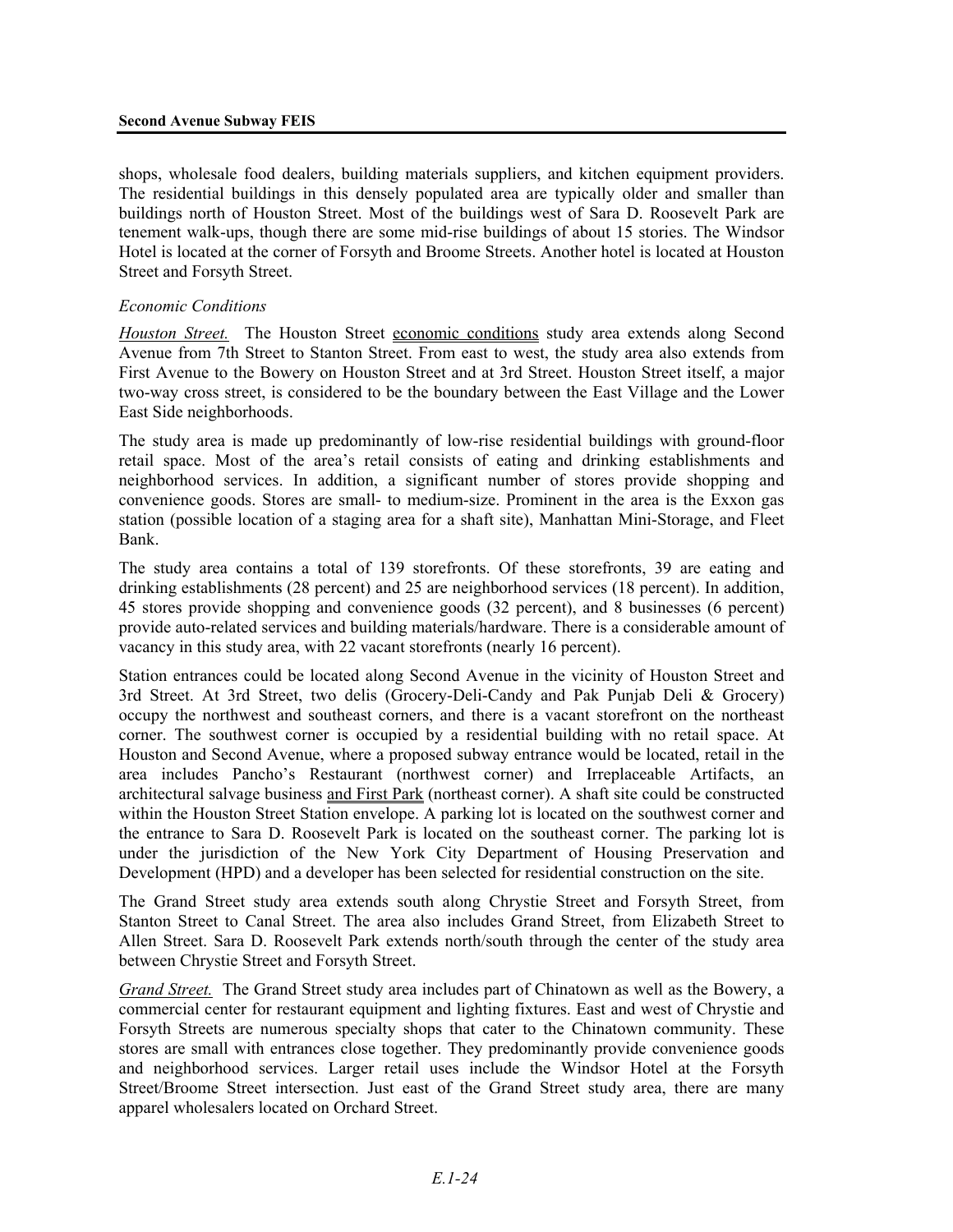The study area near the proposed Grand Street Station contains a total of 151 storefronts. Of this amount, 40 stores sell convenience goods (27 percent) and 39 sell neighborhood services (26 percent). The remainder includes shopping goods stores (18 percent), eating and drinking establishments (10 percent), and stores specializing in buildings materials and hardware (3 percent). Considerable vacancy was observed during the survey, including 25 storefronts (17 percent).

Along Chrystie Street, where construction would take place, and Forsyth Streets, most of the street-level space is occupied by wholesale establishments providing construction equipment and supplies, food and beverages, restaurant equipment, and other miscellaneous goods. These types of non-retail businesses were recorded separately from the retail survey discussed above. A total of 31 wholesalers were observed, most of which are located on Chrystie Street. In general, Forsyth Street contains more residential entrances than storefronts. Overall, Chrystie Street contains more retail activity.

With the Deep Chrystie Option, entrances would likely be located on Chrystie Street at Grand Street. Retail activity at the Grand Street/Chrystie Street intersection consists of a combined meat and fish market and a newsstand (both on the northwest corner), and the Tan Mymy market at the southwest corner. At the Grand Street/Forsyth Street intersection, retail uses include a vegetable market (northeast corner) and the Pot Luck meat market (southeast corner).

## *Visual Features*

The study area around the proposed Houston and Grand Street Stations extends partly into the midblocks on both sides of Second Avenue between 7th and Canal Streets. At 1st Street it is enlarged to be 150 feet around the possible shaft site. South of Houston Street, the western boundary is the midblock between Chrystie Street and Bowery at the northern end, and the Bowery at the southern end. On the east side the boundary is Forsyth Street to the midblock between Rivington and Delancey Streets, Eldridge Street from that location to Hester Street, and then returning to the line of Forsyth Street to encompass the area within 150 feet of the south end of Chrystie Street.

In the East Village, Second Avenue is a wide corridor lined with small-scale buildings, mostly four to six stories tall, with an occasional building reaching seven to nine stories. The buildings are older masonry structures with punched windows, many interesting details, and some intact cornices. There are a number of awnings over the sidewalk, and some sidewalk restaurants and cafes add to the activity along the street. Between 3rd and 1st Streets there is more variation, with a low modern structure on the east side of Second Avenue between 3rd and 2nd Streets, and a gasoline station at the northeast corner of Second Avenue and 1st Street. A number of the taller buildings have signs painted or attached on their side walls. On the east side of Second Avenue the trees of Sara Delano Roosevelt Park come into view at 1st Street. These are very open views with low, small-scale structures and open sky above.

A major visual as well as open space resource, Sara D. Roosevelt Park runs along the east side of Chrystie Street for the seven blocks from Houston Street to Canal Street. On the west side of Chrystie Street, large trees surrounding a parking lot echo those of the park. In the next block south of Stanton Street, however, and continuing south to Canal Street, there is small-scale development along the west side of Chrystie Street, similar to that farther north. There are often metal fire escapes on the front facades. The windows of some buildings are bricked up. Similar to Second Avenue, Chrystie Street is a wide thoroughfare with two lanes of moving traffic in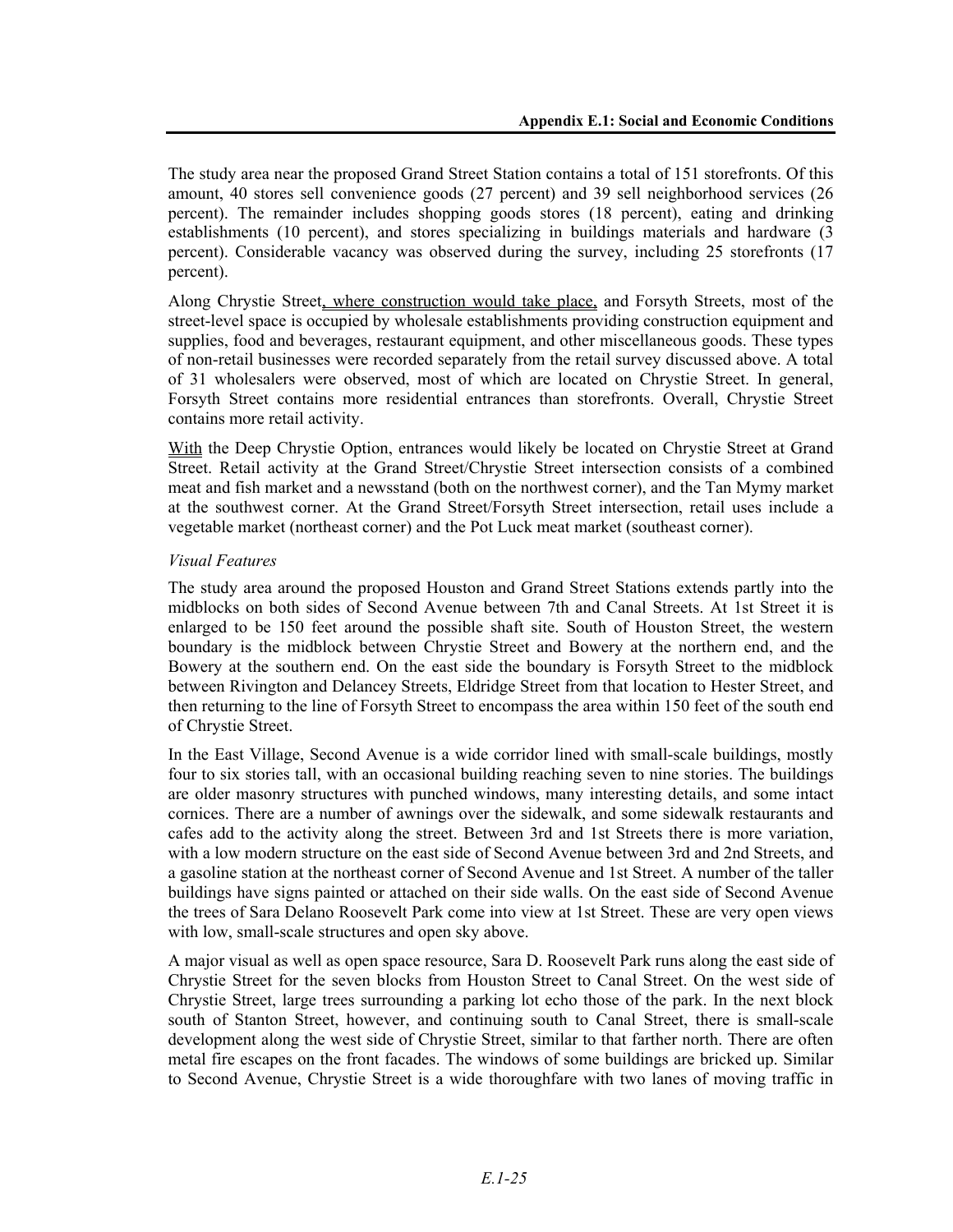each direction and a parking lane on both sides of the street. It is crossed by Delancey Street, also a wide street, which has a median and leads east to the Williamsburg Bridge.

On the east side of Sara D. Roosevelt Park, Forsyth Street has similar small-scale buildings along its east side. In full foliage, the trees of the park block the view of these buildings from Chrystie Street and the views of the buildings on Chrystie Street from Forsyth Street. However, between Hester and Canal Streets, the modern structure of Dr. Sun Yat Sen JHS sits in what was the roadbed of Forsyth Street facing directly onto the park. It is visible from Chrystie Street through the trees. Chrystie Street ends on the south at Canal Street, where viewers find the wide plaza of the Manhattan Bridge approach with its massive triumphal arch and colonnade. Views north from this area include the spire of the Chrysler Building.

## *CHATHAM SQUARE STATION STUDY AREA*

This irregularly shaped study area is generally bounded by Canal Street to the north, Cherry Street to the south, Eldridge Street to the east, and Pearl Street to the west (see Figure E.1-15).

### *Land Use*

Within this study area, St. James Place along the subway route has a mix of large-scale and lowrise residences, both with ground-floor retail uses, as well as some commercial and light industrial uses. This area is characterized by an irregular street grid, where small streets remaining from earlier neighborhoods' grids intersect at angles. Large blocks occupied by tenement-type residential buildings and some small, dense mixed-use areas dominate the study area. Many small storefronts include restaurants, food shops, and other stores.

The entrance to the Manhattan Bridge is in the northern portion of the study area. A grand archway marks the entrance on the Bowery between Canal and Division Streets. Several large residential buildings are located in this study area; the largest of these is Confucius Plaza, a 44 story curving residential tower on a triangular superblock just south of the bridge with schools, shops, community space, and a day-care center. An existing tunnel segment, constructed for the Second Avenue Subway in the 1970s, lies beneath the Plaza. Along the east side of St. James Place, the triangular area between Madison and Catherine Streets contains a mix of residential, commercial, and institutional uses with public open space. The city's first Jewish Cemetery is located along St. James Place. Nearby is a large residential complex known as Seward Park Houses. Other large buildings in the area are Chatham Towers, Chatham Greene, and the Al Smith Houses, a group of 12 16- to 17-story buildings. A portion of the Second Avenue Subway tunnel constructed during the 1970s exists below Chatham Square.

Several open spaces are located in the study area. Kimlau Square at Chatham Square is a landscaped space with benches and contains a commemorative arch for Americans of Chinese ancestry. A park at St. James Place and Oliver Street contains benches and trees as well as a mural. A third park is James Madison Plaza, which, though officially parkland, is used as a parking lot by the New York City Police Department (NYPD).

#### *Economic Conditions*

The Chatham Square study area is densely populated, and walk-up tenement buildings with ground-floor retail stores occupy many of the area's irregularly shaped blocks. Heavy traffic volumes spill over from Canal Street, Chinatown's main east-west thoroughfare.

As part of Chinatown, the study area contains many Asian specialty stores, particularly neighborhood services. In addition, there are many stores that offer shopping goods as well as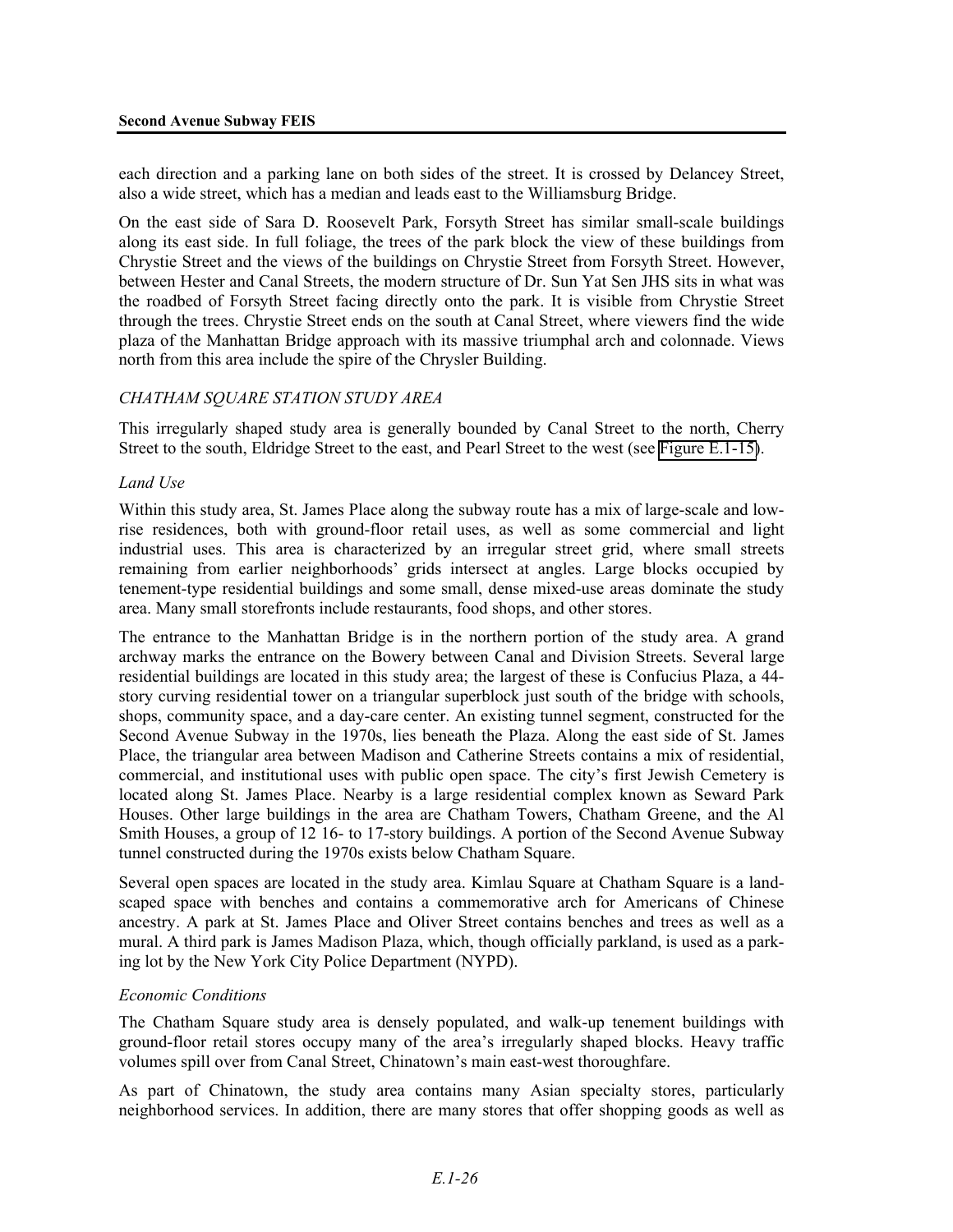eating and drinking establishments. With the exception of retail banks such as HSBC located at East Broadway and Chatham Square and Citibank on Chatham Square north of Mott Street, the storefronts are generally small, with numerous entrances lining the streets.

This study area contains a total of 77 storefronts. Of this amount, 32 provide neighborhood services (42 percent), 14 sell shopping goods (18 percent), 15 are eating and drinking establishments (20 percent), and 12 sell convenience goods and services (16 percent). A building materials/hardware store and three vacant stores make up the remainder of the storefronts.

Subway station entrances are proposed in the vicinity of the intersection of St. James Place and Mott Street, as well as St. James Place and East Broadway.

### *Visual Features*

The study area for the proposed Chatham Square Station extends partly into the midblocks on either side of St. James Place between Bayard Street and Dover Street, to include the subway station as well as portions of the alignment that could be built using cut-and-cover construction.

Across Canal Street, a wide, open plaza of traffic, the small-scale traditional buildings of Chinatown are seen, with modern high-rise apartment buildings, as well as the high-rise office buildings of the Civic Center, in the background. The Bowery leads south into Chatham Square, a complex intersection of at least seven streets. In the heart of Chinatown, not only are many signs in Chinese, but there is also a building with a pagoda-like roof facing the square.

Leaving Chatham Square on St. James Place, the view is framed by high-rise modern structures to the west and older, smaller brick buildings on the east. Built on a triangular site, the small building at Oliver Street turns an acute angle to St. James Place. On the west side of the street there is a tall, windowless telephone company building. High above eye level it has a red and black Verizon sign. Next to it is a massive apartment building with a unique curving façade. On the east side of St. James Place the scale increases south of Madison Street, with large apartment buildings set back in yards with large trees. The 16-story buildings are clad in dark-colored brick. In the distance, the arch of the Brooklyn Bridge approach (where Water Street begins) is visible.

## **LOWER MANHATTAN STATION, SHAFT SITE, AND TAIL TRACKS STUDY AREAS**

### *SEAPORT STATION, HANOVER SQUARE STATION, SHAFT SITES, AND POTENTIAL HANOVER SQUARE TAIL TRACKS STUDY AREA*

Because of their proximity to each other and the similarity of their study areas, the Seaport and Hanover Square Stations, shaft sites, and tail tracks are analyzed together as one study area bounded by the Brooklyn Bridge (Dover Street) to the north, the waterfront to the south, South Street to the east, and Pearl Street to the west (see Figure E.1-16).

### *Land Use*

Within the study area, Water Street is lined with high-rise office towers south of Fulton Street and a mix of residential and institutional uses, a parking lot, and small plazas associated with commercial buildings, as well as the larger Vietnam Veterans and Peter Minuit Plazas. Large office towers dominate this area, though some small-scale residential uses and parking lots are present within the rows of tall buildings. Many of the large office buildings occupy entire blocks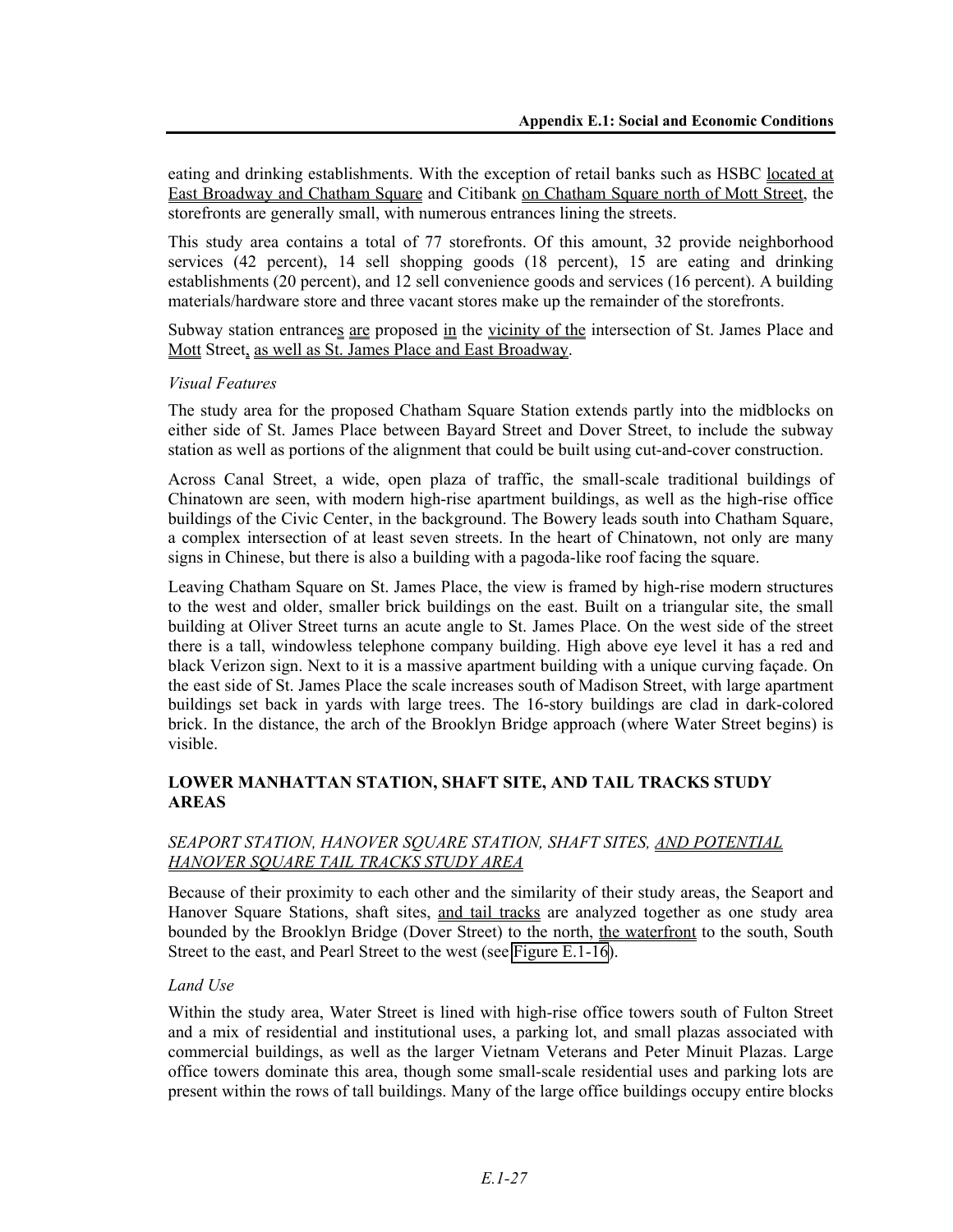and are set back from the street behind plazas. The largest plaza in the study area is the 0.7-acre Vietnam Veterans Plaza, located south of 55 Water Street, which is the city's sole monument to veterans of that conflict. This plaza, which is part City-owned and part private property, was recently renovated and contains sitting areas, trees, a fountain, and the monument itself. Another nearby park is Fishbridge Garden, a small landscaped space with a dog run and benches. The study area also includes the southeastern edge of Battery Park, an approximately 30-acre park along Manhattan's south shore.

The residential uses in the study area are concentrated in small walk-up buildings with groundfloor retail uses, largely on the west side of Water Street and on Front Street. One of the largest residential buildings and an exception to this pattern is Southbridge Towers, located west of Water Street just south of the Brooklyn Bridge, and another is an NYU dormitory at Fulton and Water Streets.

Retail uses are located on the ground floors of buildings along Water, Fulton, Beekman, and Front Streets. These include both large and small retail shops. In addition, Fulton Street, between the East River and Water Street, is a pedestrian-only street lined with restaurants and specialty shops. Farther east, the Fulton Fish Market and the South Street Seaport are destination points for wholesale and retail shoppers, including tourists. The South Street Seaport Museum shares the Seaport area with the retail component.

Other institutional and cultural uses along the corridor are the Peck Slip Post Office, the Seamen's Church Institute, the Shrine of Elizabeth Anne Seton, Fraunces Tavern, and the Coast Guard Station. Just west of the study area is Hanover Square, a small public park. The land around Hanover Square has been used continuously since 1637, when it was a part of a public street that fronted on the East River. Once the center of New York printing trade and retail business, the area was rebuilt as a commercial and financial center after the Great Fire of 1835.

### *Economic Conditions*

*Seaport Station*. The southern part of the Seaport Station study area marks the beginning of the Financial District, with large 24-story office towers located on the west side of Water Street; one of these towers is occupied by the City's Human Resources Administration. This study area is characterized by two distinct types of retail activity. South of Fulton Street, the study area contains relatively small, neighborhood-oriented retail stores on the ground level of office buildings, similar to the Hanover Square Station study area to the south. North of Fulton Street in the vicinity of South Street Seaport, the retail space is substantially larger with more national retailers. The Fulton Street corridor east of Pearl Street is lined with cobblestones and is limited to pedestrian traffic. Serving as a gateway to South Street Seaport, a popular shopping and tourist destination, this area contains many national clothing retailers and restaurants. Among the prominent stores in the Seaport Station study area are The Gap, Guess, Abercrombie & Fitch, and J. Crew.

The study area contains a total of 71 storefronts. Of this amount, 24 (34 percent) are stores that sell shopping goods and 22 (31 percent) are eating and drinking establishments. Neighborhood services, including 14 stores, account for about 20 percent of the area's retail storefronts, and convenience goods stores account for another 9 percent. Five vacant storefronts (7 percent) were also observed.

Subway station entrances are planned at the intersection of Water Street and Fulton Street. The Water Street/Fulton Street intersection contains two traffic islands on which a playground and park are located. The eastern side of this intersection marks the entrance to South Street Seaport.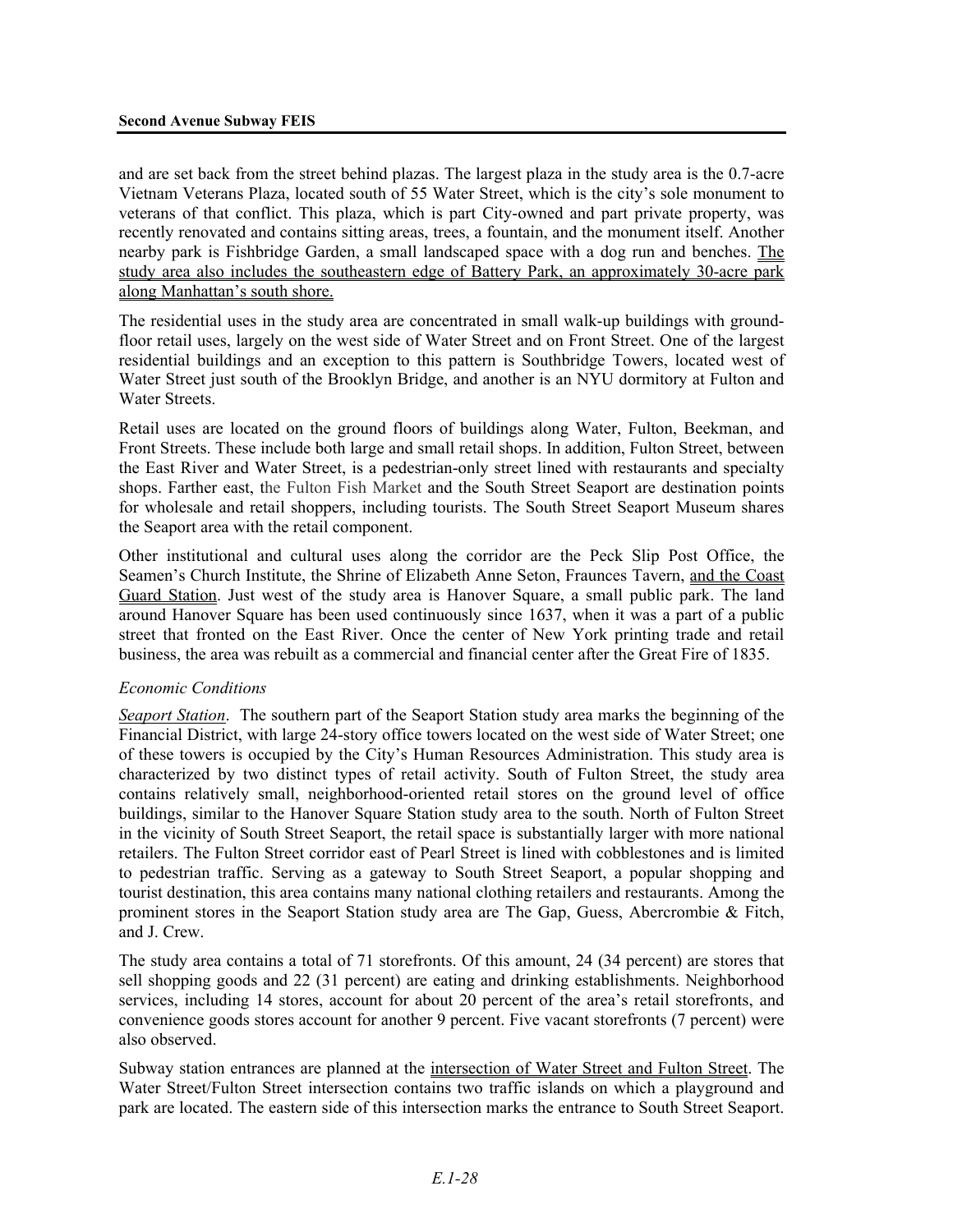The southwest and southeast corners are occupied by Staples and Abercrombie & Fitch, respectively. Immediately east of the park is the South Street Seaport Museum and Guess, a designer fashion store.

*Hanover Square Station*. As part of the Financial District, the Hanover Square Station study area contains many tall office buildings with retail space located on the ground level, either as storefronts oriented toward the street or toward an internal plaza. Most of the stores cater to the needs of the large office worker population in the area, and include eating and drinking establishments and stores offering neighborhood services. Although many of the stores are small, there are a few prominent retailers, such as Bolton's and Verizon Wireless. Many of the larger stores provide more than one entrance.

The study area contains a total of 90 stores. Of this amount, there are 32 (36 percent) eating and drinking establishments and 25 stores (28 percent) offering neighborhood services. Shopping and convenience goods are sold at 29 stores (32 percent). The study area also contains four (4 percent) vacant storefronts.

Subway station entrances are being considered at Wall Street, at Hanover Square/Old Slip and at Coenties Slip. The intersection of Wall Street and Water Street contains Bolton's, a clothing and accessories store (southeast corner); a Verizon Wireless store (northeast corner); a branch of Barclay's Bank (southwest corner), and Liberty Travel agency (northwest corner). At Hanover Square, a retail branch of JP Morgan Chase Bank (southeast corner) is the only storefront located on the corners of this intersection.

*Lower Manhattan Spoils Removal and Shaft Sites*. Within the Hanover Square study area, there are three proposed spoils removal sites and one proposed shaft site. Spoils would be removed from a shaft site located on Water Street near Coenties Slip. Both sides of Water Street contain mainly tall office buildings, some with ground level retail. Once removed, spoils could travel east to either Pier 6 or the highway network along either Old Slip (the block on which the Police Museum currently exists) or Gouverneur Lane (where large office buildings exist on both sides of the street).

*Hanover Square Tail Tracks*. As described in Chapter 2, tail tracks south of the Hanover Square Station could be pursued for train storage. A vent facility associated with these tracks could be located at a traffic triangle at Water and Whitehall Streets.

### *Visual Features*

The study area for the proposed Seaport and Hanover Square Stations, the potential cut-andcover construction along Water Street, the equipment access and spoil removal sites, and the potential vent facility is the area within 150 feet of Water Street from the Brooklyn Bridge to the waterfront, with expansions to include the areas around the equipment access and spoil removal sites near the south end of the alignment.

Water Street is a wide, relatively straight street in a neighborhood of narrow winding lanes characteristic of the Financial District. At its northern end, Water Street emerges from beneath the Brooklyn Bridge, a major visual resource. At close range, however, the access ramps and a recent secondary steel support system clutter views of the bridge's graceful stone arches.

To the south, Water Street passes a superblock occupied by relatively tall towers and low-rise buildings grouped around internal open spaces on the west between Frankfort Street and Fulton Street. The apartment buildings are red brick with expressed concrete floor slabs and numerous balconies. Trees and landscaping add green, visual relief to the streetscape and make the internal